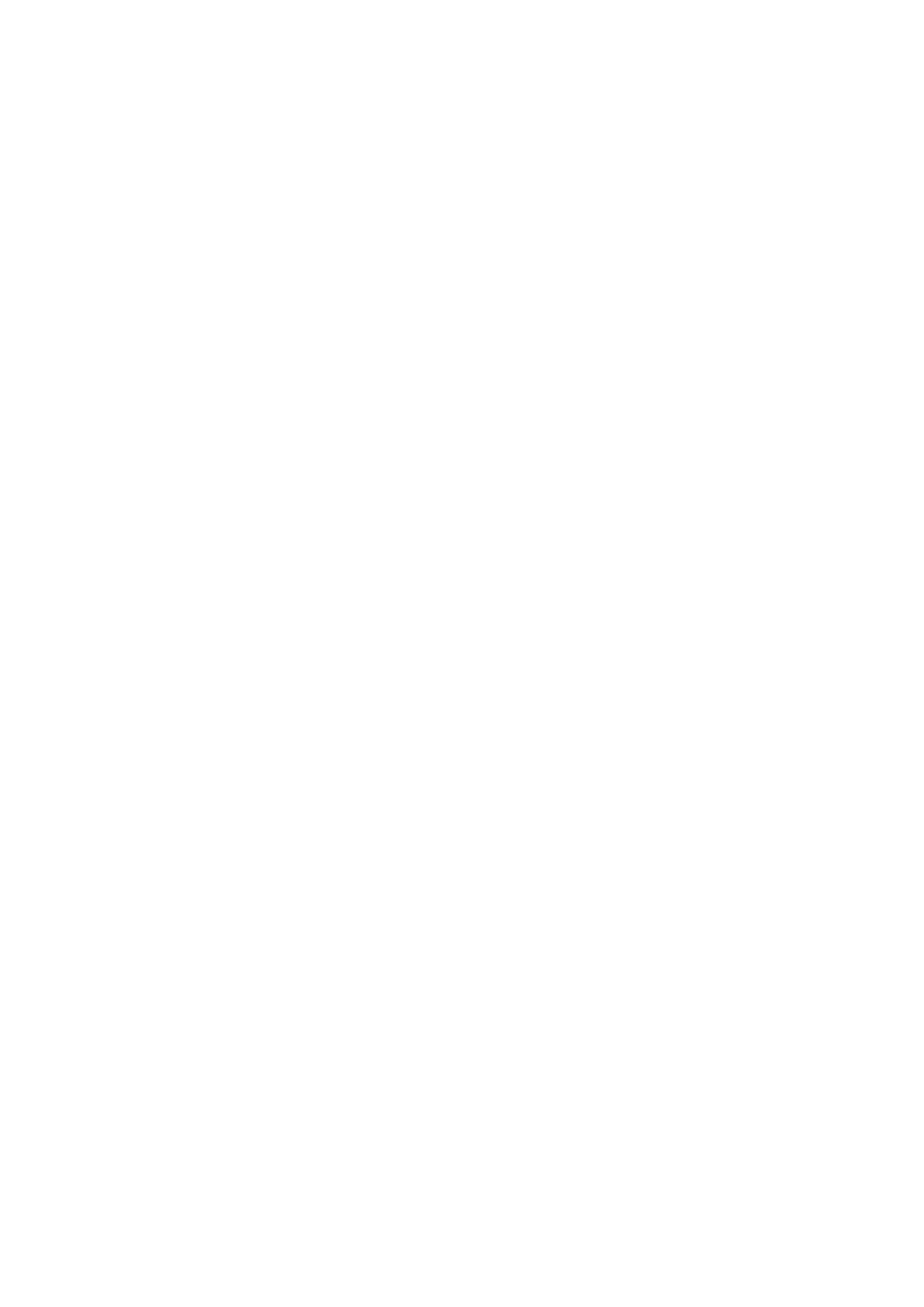# **Table of Contents**

|                | 1.1 |  |
|----------------|-----|--|
|                | 1.2 |  |
|                | 1.3 |  |
| $2^{\circ}$    |     |  |
|                | 2.1 |  |
|                | 2.2 |  |
|                | 2.3 |  |
| 3 <sup>1</sup> |     |  |
|                |     |  |
| 5              |     |  |
| 6              |     |  |
| 7 <sup>7</sup> |     |  |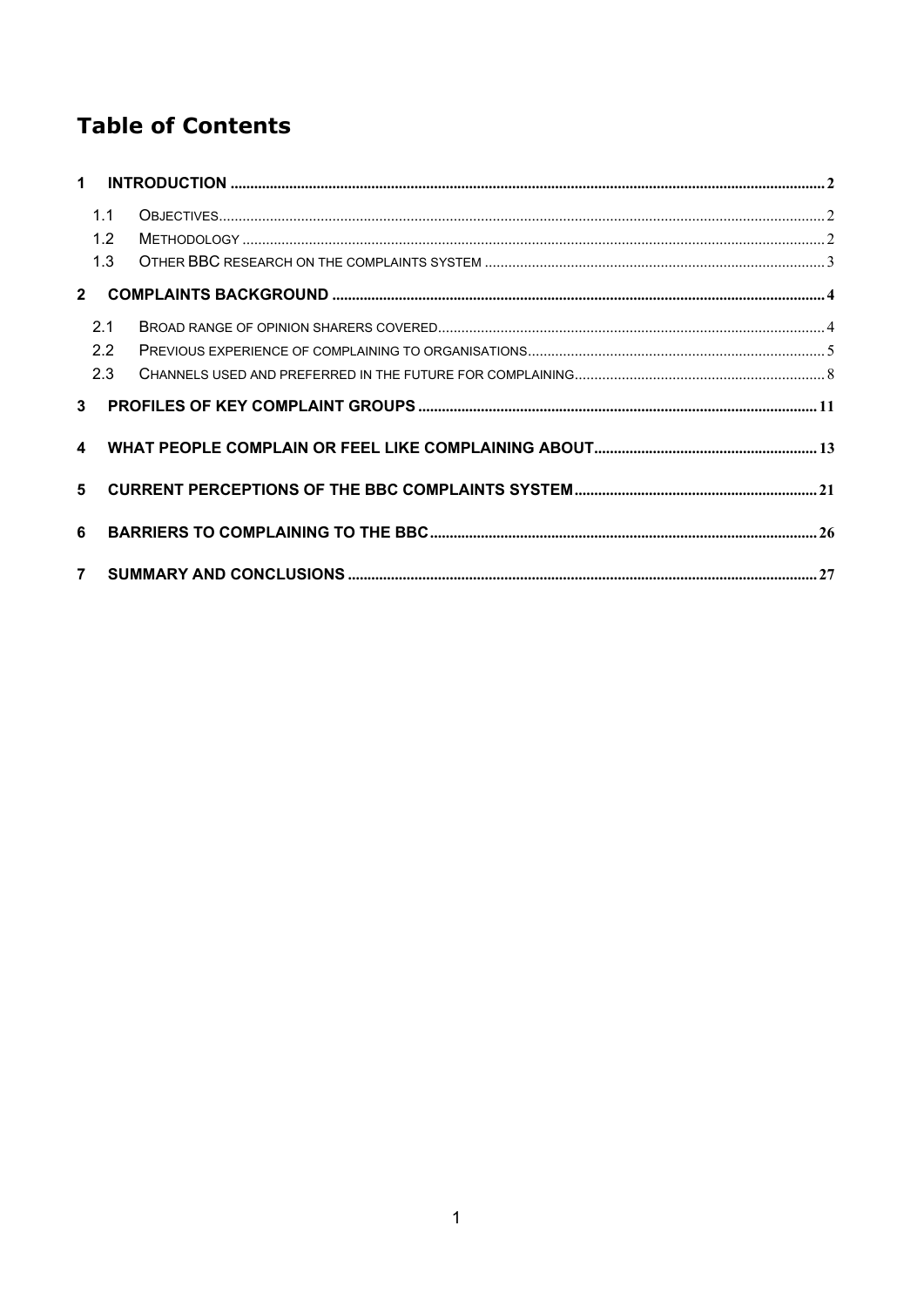## <span id="page-3-0"></span>**1 Introduction**

Under the Royal Charter and Agreement (July 2006) the BBC Trust is required to: "set and publish one or more frameworks within which the BBC and the commercial arm must handle complaints, and the procedures that are to apply to complaints...The Trust must consult publicly on any framework and its associated procedures before setting them" (Agreement, 89 (1) & (3)).

The Charter also states that: "the framework must provide for the Trust to play a role as final arbiter in appropriate cases" (Charter, 24 (2) (g)).

A draft framework was open for public consultation between 31 October 2007 and 31 January 2008. This report summarises the findings of quantitative research, conducted by the British Market Research Bureau (BMRB) among 1,059 adults. This research will be analysed alongside feedback from the open consultation to make a final decision on the complaints framework.

## **1.1 Objectives**

The objectives of the research were to provide the BBC Trust with information to feed into the design of the final complaints framework. Specifically the BBC Trust aimed to understand:

- who currently complains to the BBC and their experiences of doing so
- who the current system is missing and why
- any differences between what people do and do not complain about
- any barriers to complaining perceived by people who don't complain

It is important to create a system that is appropriate for all licence fee payers so the BBC Trust sought to learn about the public's view of best practice for handling complaints. This would help the BBC Trust to identify and prioritise the elements of the proposed complaints framework which would lead to more positive experiences and flag any areas that are less positively perceived by licence fee payers. The research also aimed to identify perceived barriers in the complaint making process and to understand how different groups relate to the complaints system with the ultimate aim of removing barriers to make the system as accessible as possible to those who want to use it.

## **1.2 Methodology**

A mixed-methodology research approach was employed to meet the objectives of the study. Half of the interviews were conducted face-to-face in respondents' homes and half were conducted online using the Lightspeed Research online access panel in the UK. This approach had the dual advantages of being both cost-effective and also offering people who may not otherwise have been available the opportunity to participate at a time convenient to them through the online route.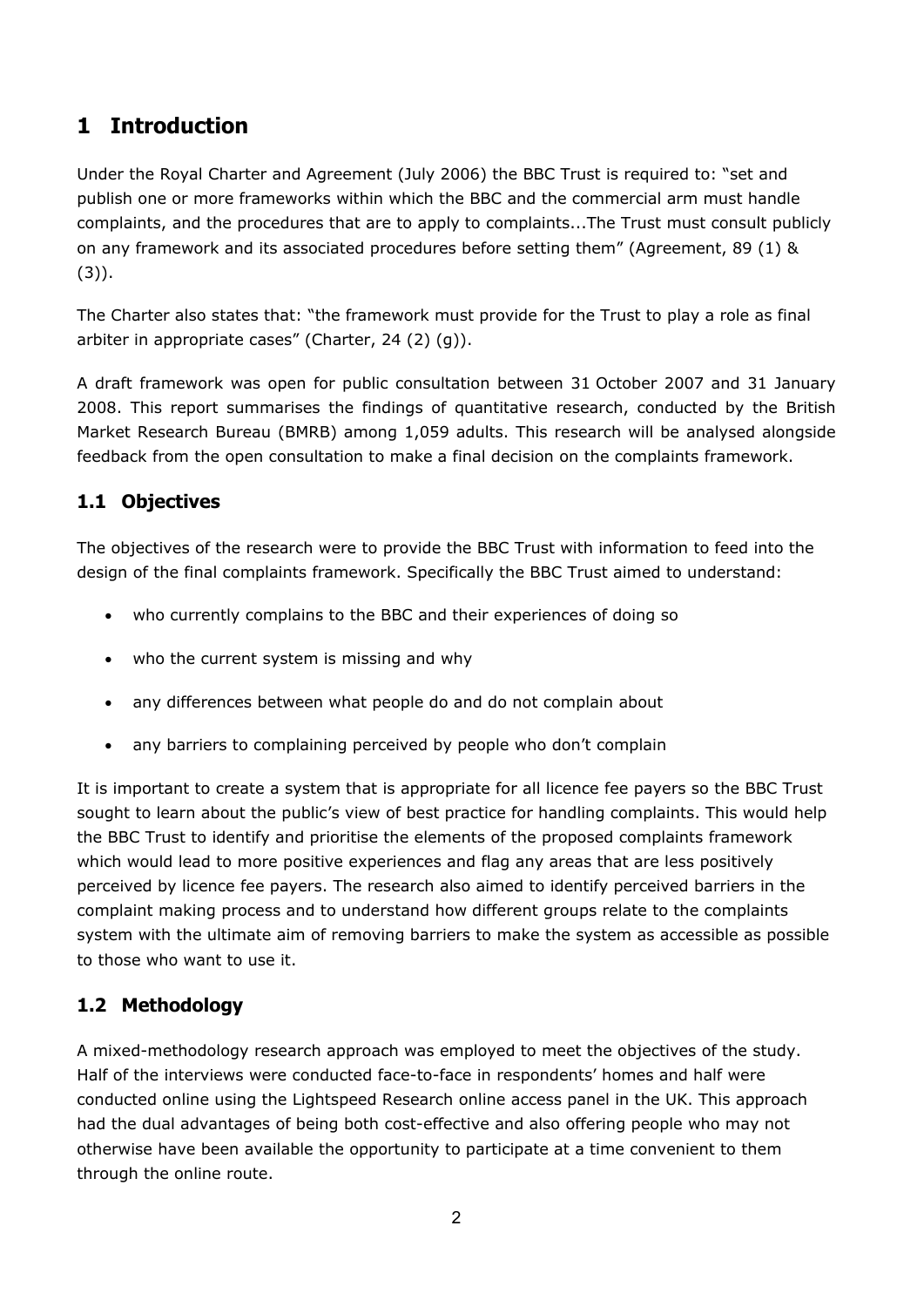- <span id="page-4-0"></span>• 1,059 UK adults interviewed (half online, half face-to-face) between 5 September and 19 September 2007.
- Sampling points from all four of the UK nations were included.
- Detailed questionnaire (c.20 minutes duration) covering demographic profile, media consumption, weight of BBC usage and the key section exploring opinions and perceptions of the complaints system.
- The data were weighted by age, sex, social grade, working status and ethnicity and internet use to ensure they were representative of the UK population as a whole.

### **1.3 Other BBC research on the complaints system**

BBC Management the BBC Information Customer Satisfaction survey, a continuous research programme which is conducted by IPSOS-MORI. We quote figures from this research in this report to give context to our findings. The objectives of the Customer Satisfaction survey are to track satisfaction and perceptions of individuals who have recently complained to BBC Information. This survey methodology mirrors the ways the individual made their complaint (webform, e-mail, telephone or letter). The Trust was able to add some attitudinal questions to Wave 25 of this survey, to get a robust sample of people who had made a complaint. The sample for this particular wave was 222 recent complainants. The fieldwork took place between 8 July and 17 September 2007.

As the objectives and the methodology of the two pieces of research differ, the results of each survey can also be expected to differ. Where the BBC Information Customer Satisfaction survey follows up on an actual and recent experience of the BBC complaints system, the Complaints Framework research, as documented by this report, addresses the wider UK population regarding their perceptions of the system.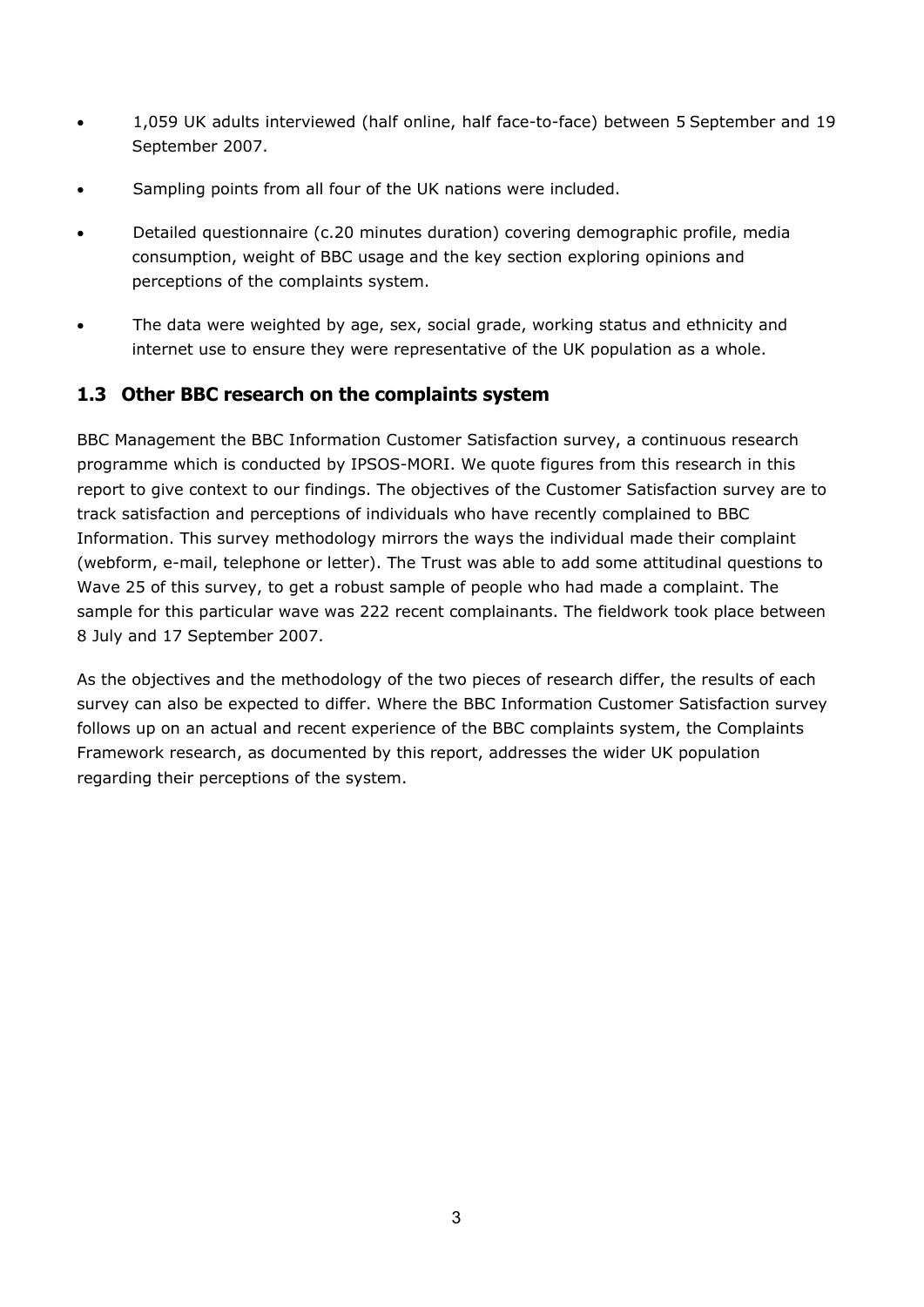## <span id="page-5-0"></span>**2 Complaints Background**

### **2.1 Broad range of opinion sharers covered**

To provide benchmark figures to compare with previous research carried out by the BBC Trust as part of the Audience Engagement and Purpose Remit Consultations in 2007 the sample was subdivided into a number of groups according to how often people said they shared their views, opinions and feedback with organisations in general.

As shown in Figure 1, the sample obtained through the methodology described above contained an even spread of opinion sharers. Overall, 4 in 10 respondents shared their opinions, views or feedback either regularly or sometimes.



Figure 1: Broad sample in terms of frequency of sharing opinions views or feedback

This was done to provide perspective on licence-fee payers' attitudes towards engaging with organisations in general so that engagement with the BBC Trust can be understood in this broader context. As was the case in the previous research, **Higher Opinion Sharers** tended to be aged 25-54 and from social grades ABC1. They were more likely to have young children, and to be in full time employment. **Lower Opinion Sharers** were more likely to be aged 45+ and from social grades C2DE. They were more likely to be retired and have lower income. Figure 2 shows the strong relationship between opinion sharing and social grade.

Base: All UK Adults 15+ (1059)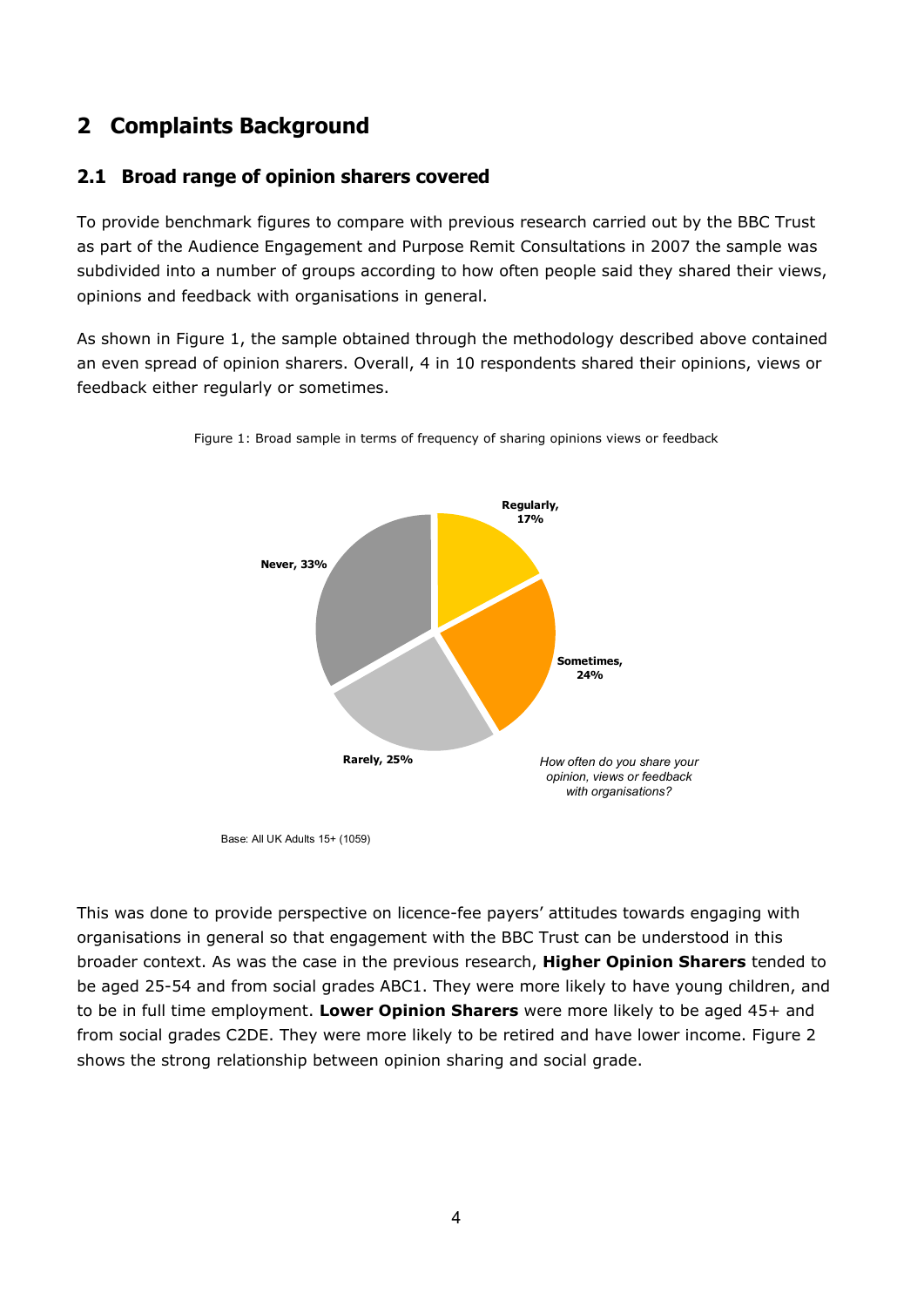

<span id="page-6-0"></span>Figure 2: People in the ABC1 social grades are more likely to give their feedback to organisations than those in lower social grades

Base: All UK Adults 15+ (1059). \*Caution Low Base Size

Recommendations on how to engage different groups with the BBC Trust were established in the Trust's Audience Engagement research of June 2007. This can be found on the Trust's website at

www.bbc.co.uk/bbctrust/assets/files/pdf/consult/audience\_engagement/quantitative\_research.p df

### **2.2 Previous experience of complaining to organisations**

In order to understand how the BBC fits in to the wider organisational environment with regards to complaint behaviour, respondents were asked to which organisations they have previously complained. Over 65% of the sample had previously complained to an organisation. Figure 3 reveals that people are more likely to complain to organisations with which they experience more day to day contact. Generally people are less likely to have complained to media organisations, except for Sky to which people are more likely to have complained, possibly because of the direct billing relationship or the fact that Sky operates as a platform carrying many other broadcasters' channels rather than as just a broadcaster.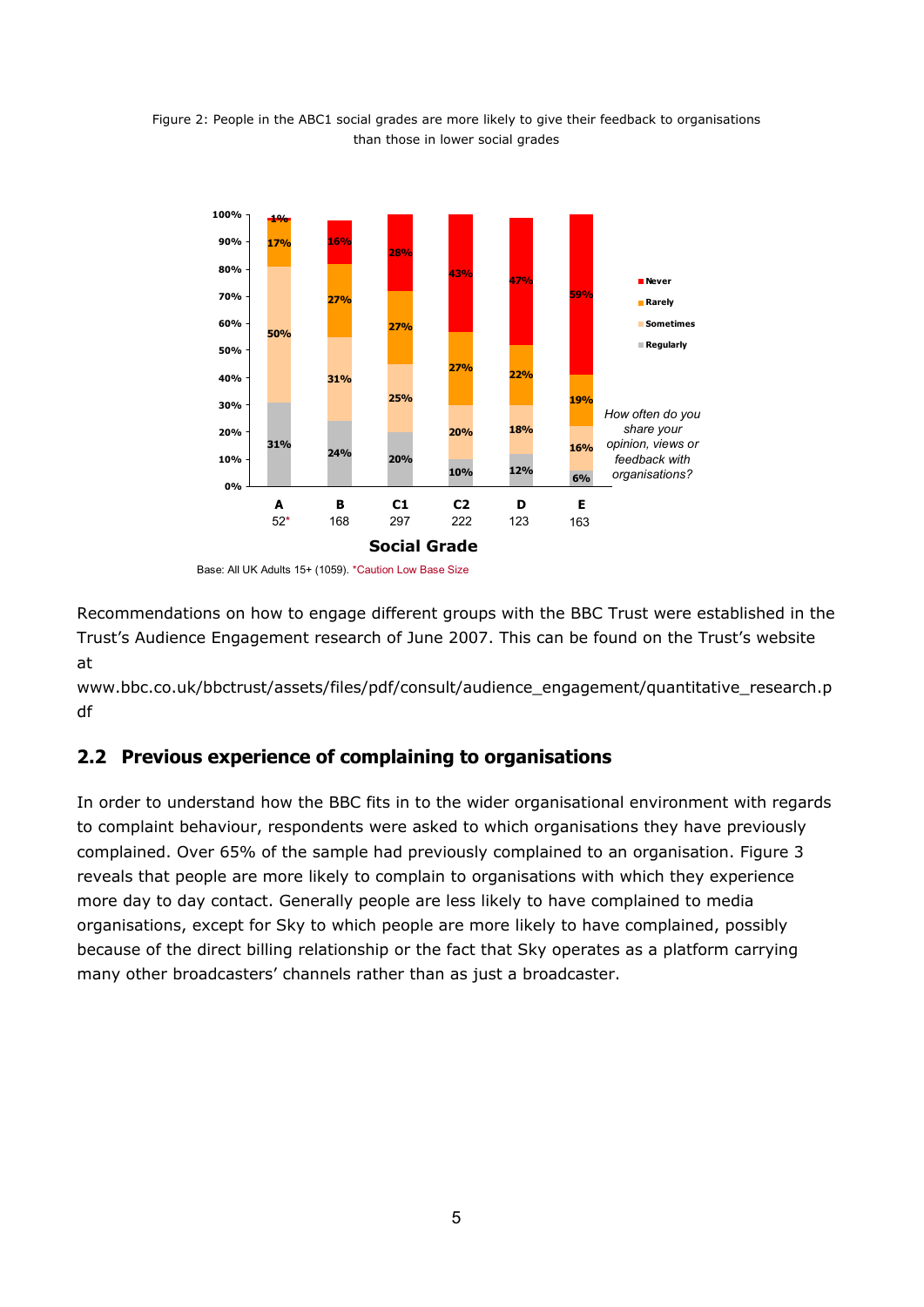



Base: All UK Adults 15+ (1,059)

This Complaints Framework survey identified that 6% of UK adults say they have previously complained to the BBC which places the BBC on a par with Sky. This may indicate that the licence fee and public ownership mean that some people have a different relationship with the BBC than most other media organisations and this in turn may be an important driver of complaining to the BBC. Indeed, this is also reflected in the types of complaints the BBC receives. This is described later in this report.

These figures echo the BBC Trust's Audience Engagement research (June 2007) where respondents' feelings about the importance of being able to have a say in the running of particular organisations varied according to the nature of the organisation. This found that 8% of adults said they have voiced their opinions, views or feedback to the BBC. This is still a small number, but it is worth noting that it was considered more important for people to have a say in the BBC than other media organisations (but as shown in Figure 4, less important than for other public services).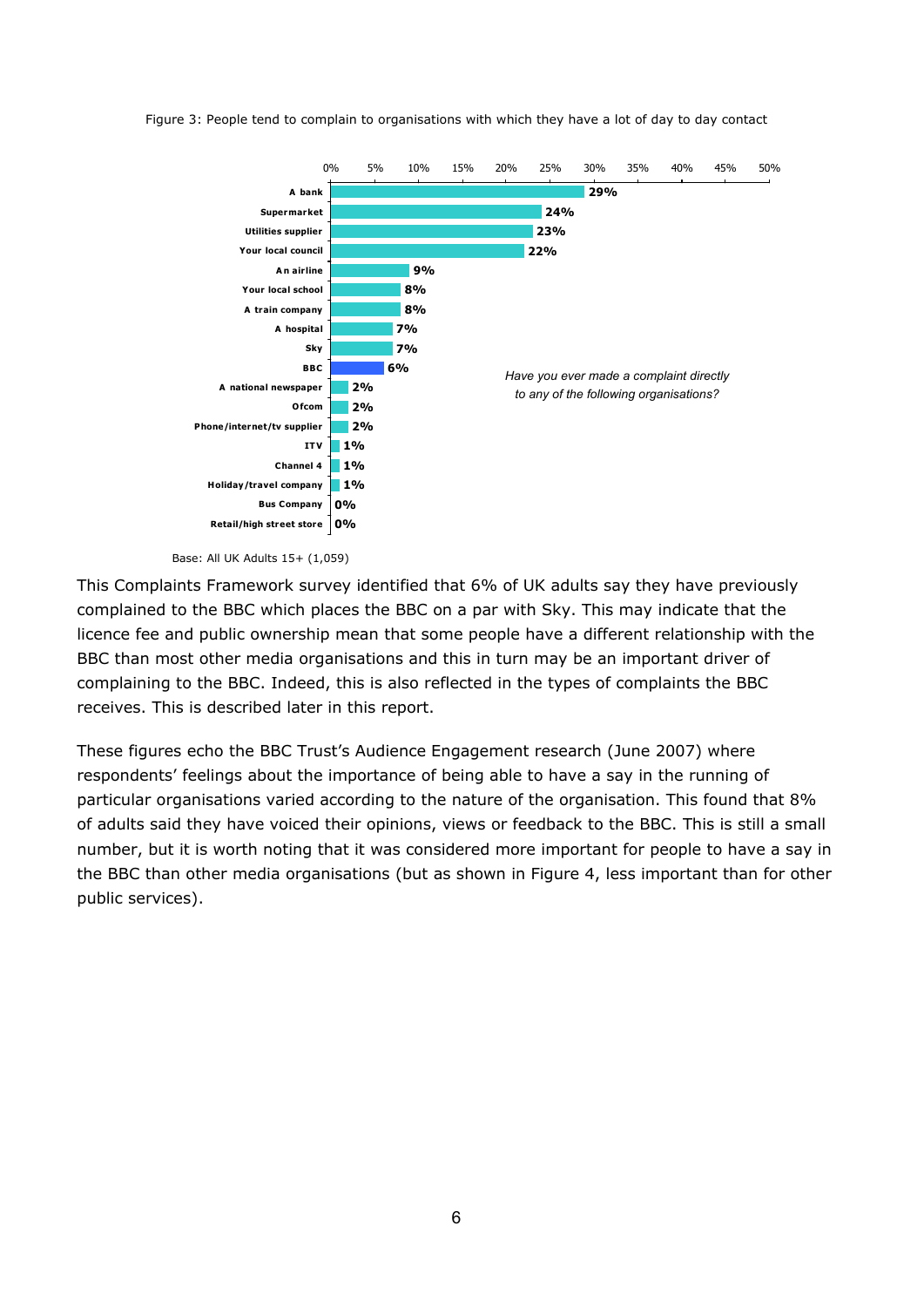Figure 4: Ordered by importance of having a say in the running of particular organisations. (Source: BBC Trust Audience Engagement, 2007)



Open-ended questions were included in the survey to allow participants to describe in their own words both good and bad experiences they have had when complaining to organisations in general. As well as adding colour to the quantitative findings from the survey these questions provide the BBC with examples of best practice and things to avoid in the complaints system.



Figure 5: Good experiences when complaining to organisations

Figure 6: Bad experiences when complaining to organisations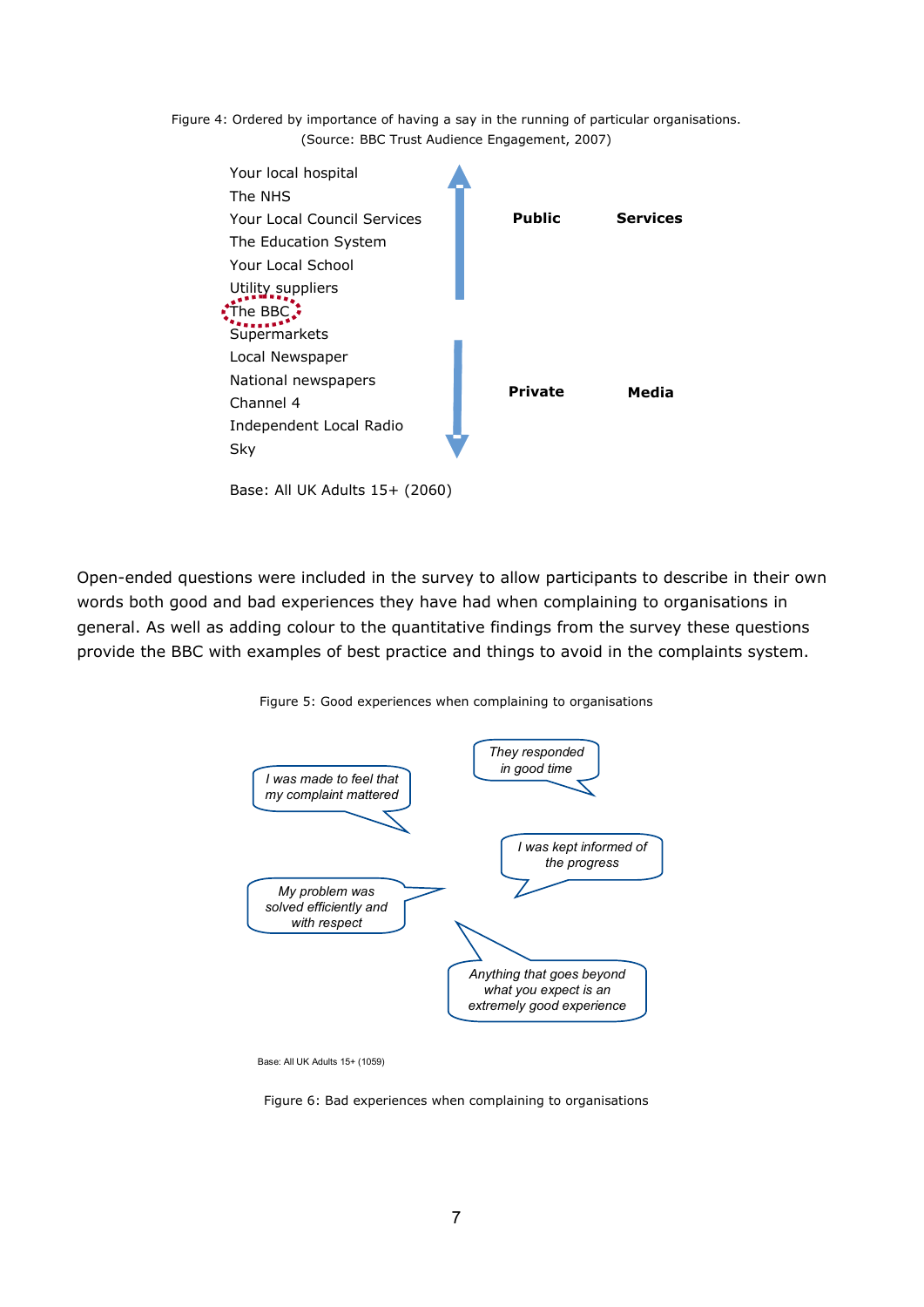<span id="page-9-0"></span>

## **2.3 Channels used and preferred in the future for complaining**

Learning how individuals have complained to organisations in the past, as well as how they may wish to complain to the BBC in future is the first stage in terms of checking the proposed complaints framework. Figure 7 shows a clear distinction between the three most used channels for complaining to an organisation and other channels which may be available.





Base: All UK Adults 15+ who have made a complaint directly to other organisations (708)

This suggests offering online contact details, an address to write to and a phone number to call would facilitate the vast majority of complaints. Further evidence of the importance of offering these three routes can be found by looking at the ways different groups of people have made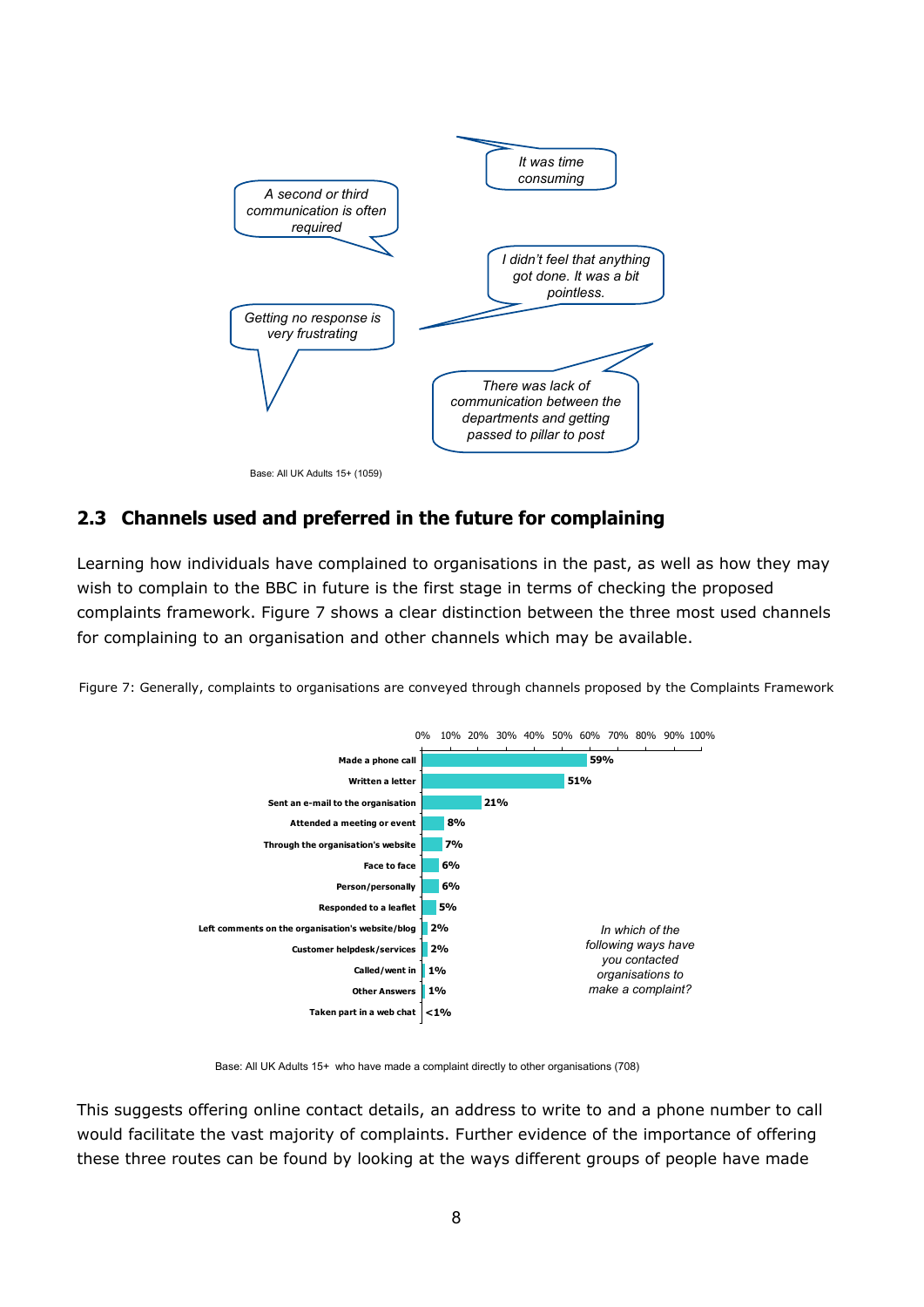complaints. ABC1 adults are more likely to have complained in writing (59%) and by e-mail (27%), while C2DE adults have complained more by phone (63%).

These figures can be compared with the desired ways in which people would like to complain to the BBC in the future, should they want to make a complaint (Figure 8), where the same 3 channels top the list. The growing importance of online communication is evident but certainly not to the exclusion of phone and letter routes.



Figure 8: Future channels desired for contacting the BBC to make a complaint support proposed methods

The social grade split is also present where ABC1s prefer e-mail or online methods, and C2DEs would still prefer using the phone or writing letters. The latter is also true for over 65s.



Figure 9a: Social grade difference for channels desired for complaining to the BBC in future

Figure 9b: Age difference for channels desired for complaining to the BBC in future

Base: All UK Adults 15+ (1059)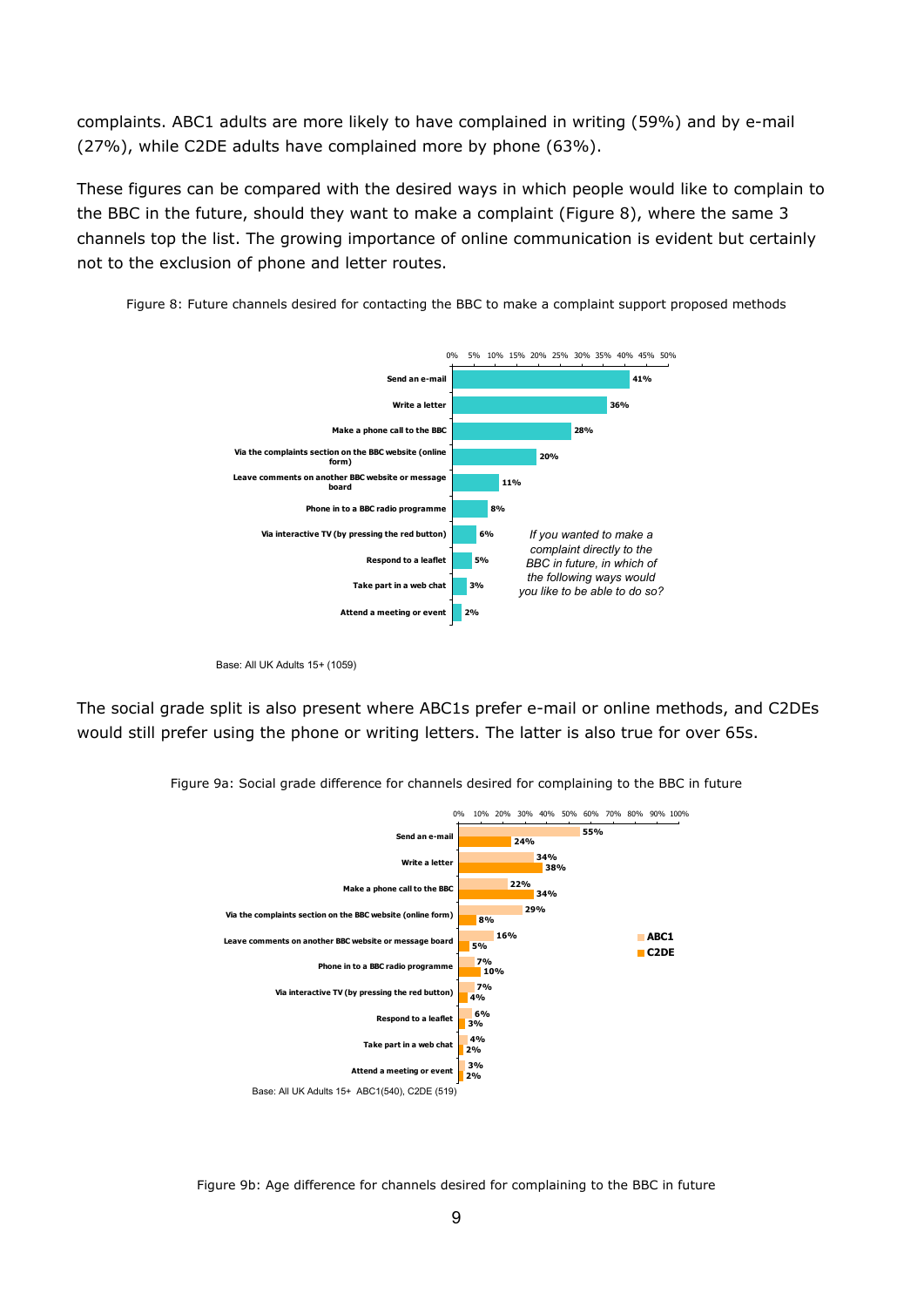

Base: All UK Adults 15+ 15-44 (625), 45-64 (311) 65+ (122)

The complaints framework proposes contact either by writing to the BBC, by making a phone call to BBC information or through the website (from which an e-mail can be sent). There is strong evidence in this research that these are the correct options to offer as they are the most commonly mentioned ways of contacting organisations now and of wanting to contact the BBC in future. However, it seems people would also like the opportunity to be able to send e-mails directly in preference to completing a web form. Three-in-ten of those who would like to contact via email also mentioned an online form whilst more than six-in-ten of those who would like an online form also mentioned e-mail.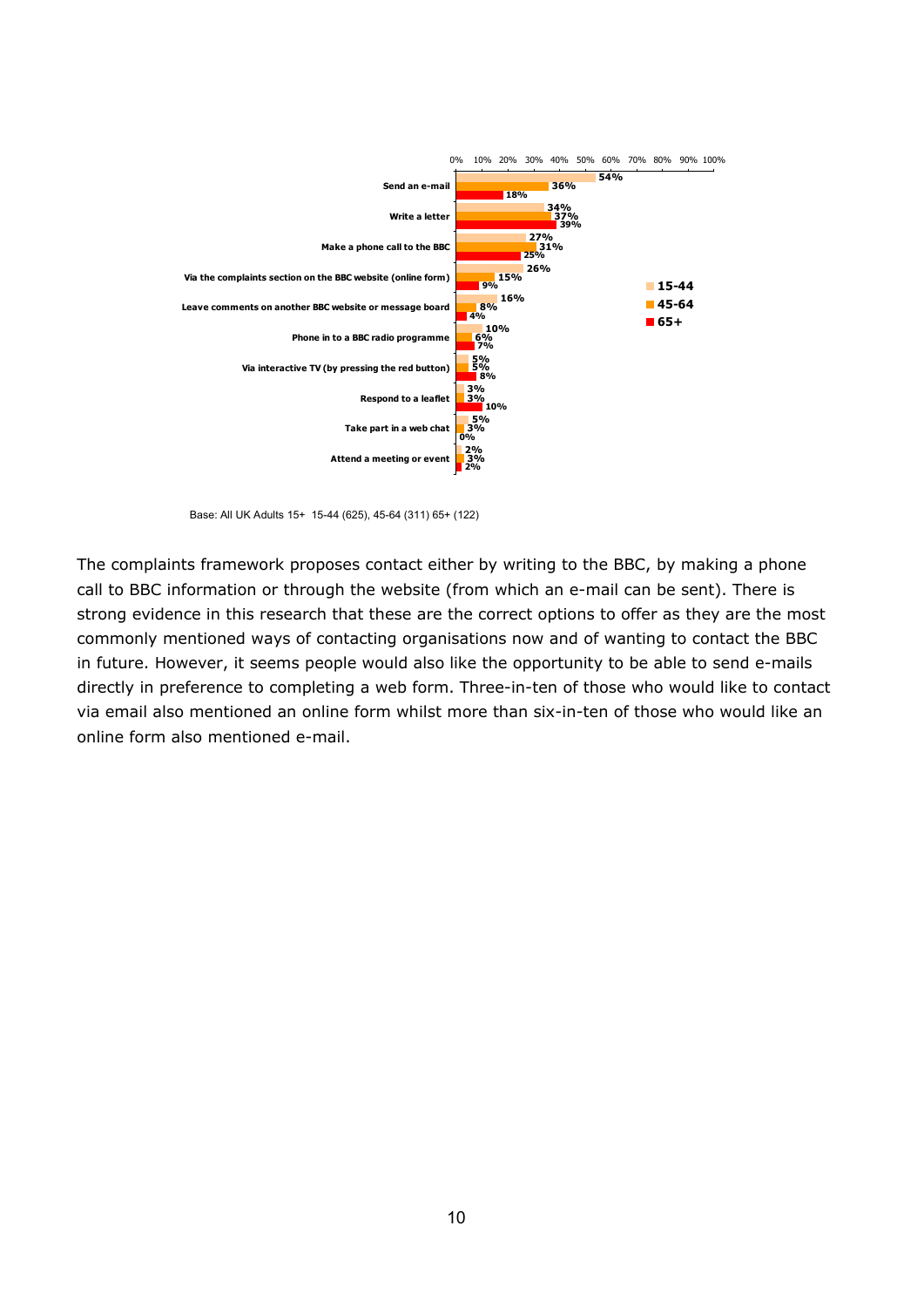## <span id="page-12-0"></span>**3 Profiles of key complaint groups**

This analysis is based on only the 75 respondents who said they had ever complained to the BBC in the past. The profile of this group has been examined to provide an indicative picture of the types of people who are more or less likely to complain, however it should be noted that this is too low a base size to have statistical significance when looking at individual subgroups. However, it is encouraging that the relationships between demographics, sharing behaviour, internet usage and likelihood to complain are broadly supported by the quantitative research from the Audience Engagement consultation.

As mentioned in section 2.2, the survey identified a group who have *ever* complained to the BBC. This group differs from the sample used in the BBC Information Customer Satisfaction survey as the latter group have *recently* complained to the BBC.

The group identified in this Complaints Framework research would (a) not perceive this survey as part of the BBC complaints system and (b) include a proportion of respondents who felt that they had complained, but whose correspondence might not have been classified as a complaint by the current complaints procedures.

In the Complaints Framework research, people who have previously complained to the BBC are more likely than the average adult to be:

- $\circ$  Male (65% of those who complained v 48% of all adults)
- $\circ$  Social grade ABC1 (74% v 55%)
- $\circ$  Male ABC1 (50% v 27%) combined they represent half of all who have complained
- $\circ$  Aged 55-64 (27% v 14%)
- $\circ$  Heavy BBC share of media (67% v 41%) but low approvers of the BBC (24% v 15%)
- $\circ$  Classified as a high opinion sharer (69% v 41%)
- $\circ$  A home broadband user (75% v 51%)
- $\circ$  With a Sky package at home (51% v 36%)
- $\circ$  Disabled (25% v 19%) (further analysis showed that there was a genuine relationship between likelihood to complain and disability, independent of age and weight of TV viewing)

Figure 10 illustrates the sizes of the other groups analysed by this research. Respondents, who have not complained to the BBC, were asked whether they had ever felt like complaining. This group of people who have been minded to complain without actually going through with a complaint are important to understand in terms of creating a complaints framework that is as widely accessible as possible.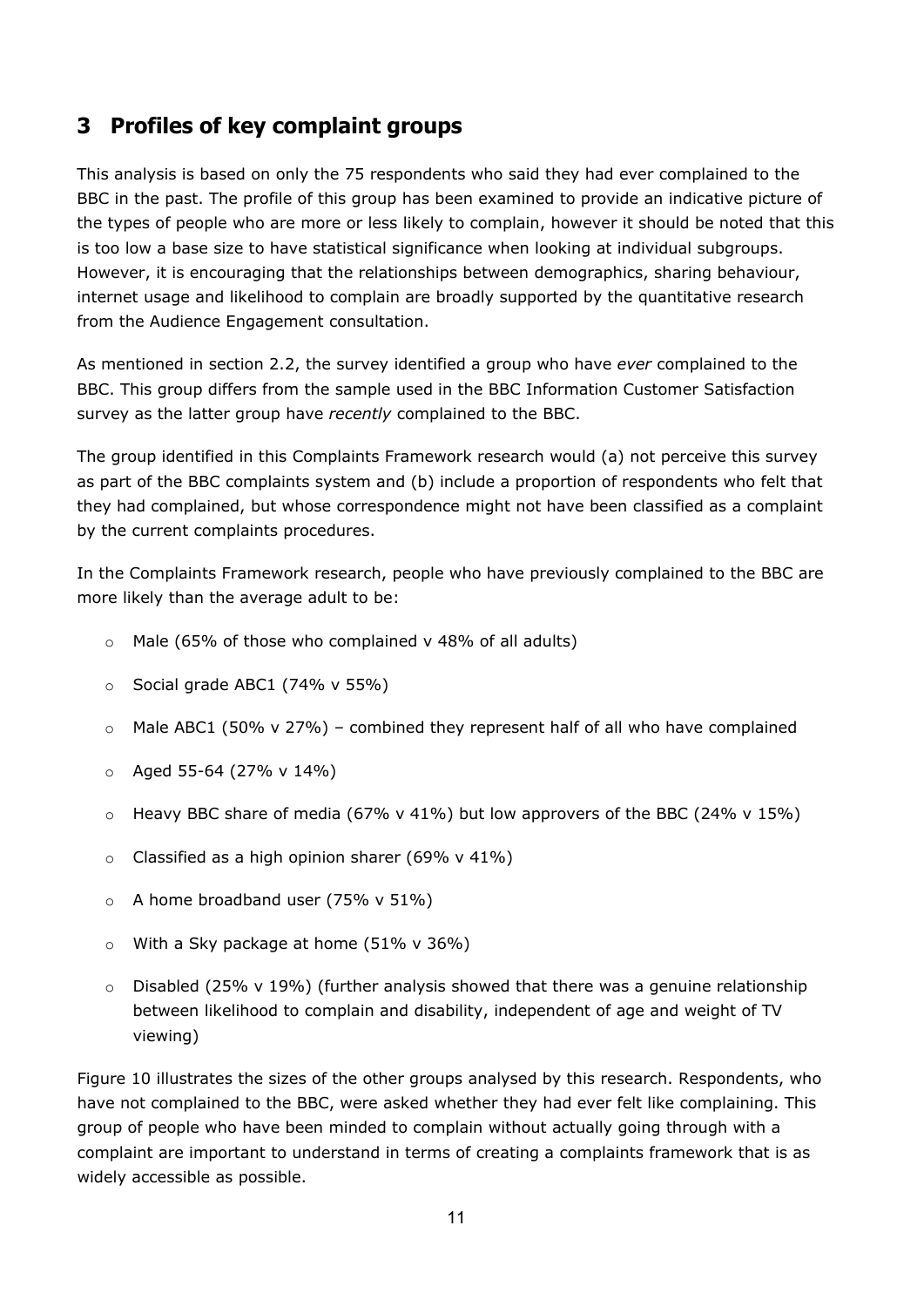

Figure 10: The survey identified respondents who have previously complained to the BBC directly, and those who felt like complaining, but did not

Note: People may have complained to other bodies as well as the BBC so answers total more than 100%

This group of respondents who felt like complaining but didn't are more likely than the average adult to be:

- o Aged 45+ (64% v 50% of all adults) with a fairly average gender split
- $\circ$  Low BBC approvers (21% v 15%)
- o From Scotland (12% v 8%)
- $\circ$  Disabled (24% v 19%)

It may have been the case that the number of people complaining to the BBC was deflated because people were choosing to complain to other bodies (such as Ofcom) about the Corporation instead. However, only 4% of adults have ever complained to another body about the BBC and half of these are people who have also complained to the BBC so we do not believe this is an important group to analyse separately in this research.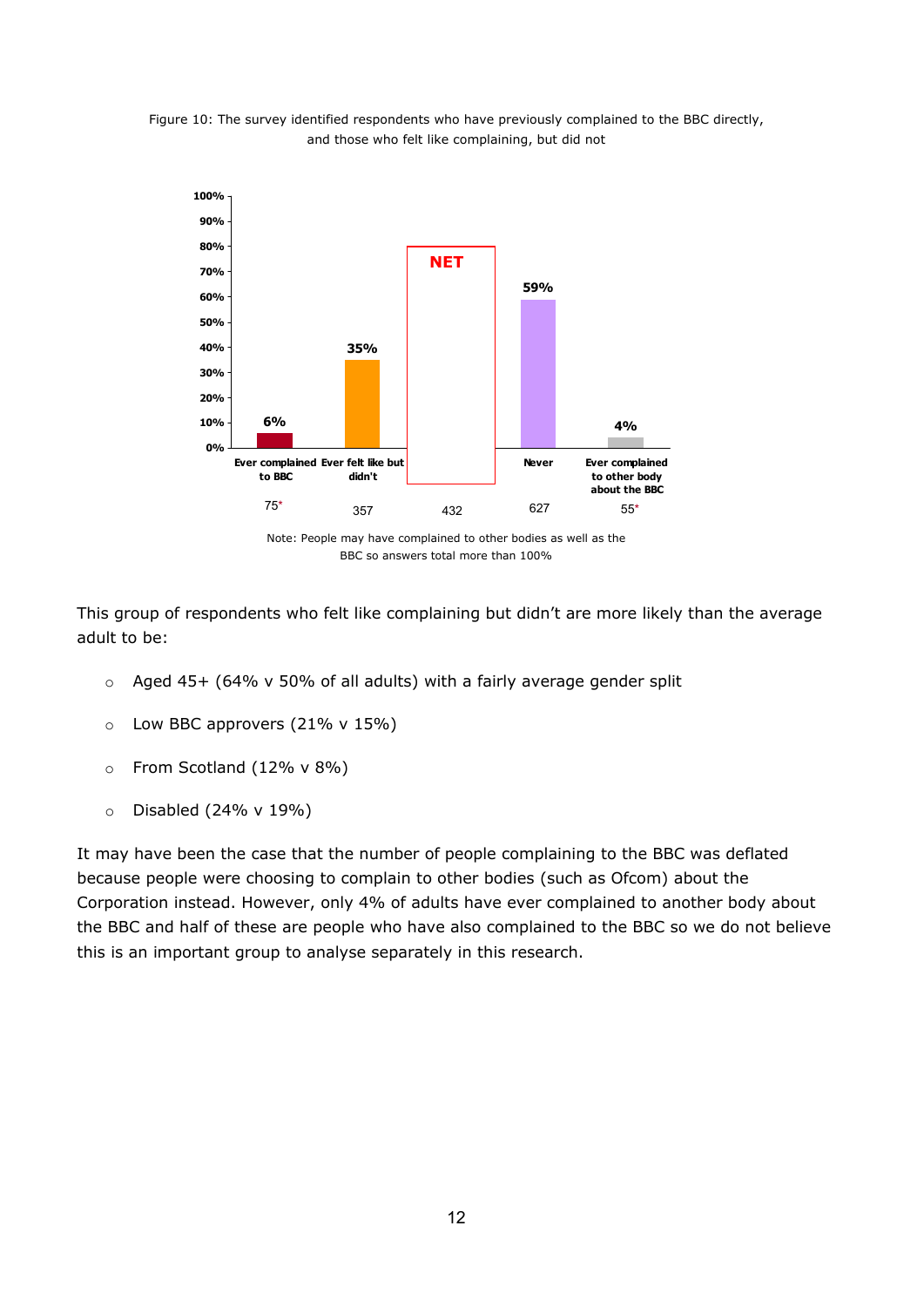## <span id="page-14-0"></span>**4 What people complain or feel like complaining about**

Those who have previously complained directly to the BBC were asked what activity their complaint related to. Similarly those who had felt like complaining but didn't, were asked what had they wished to complain about. As shown in Figure 11, the majority of complaints relate to BBC TV. There is also a consistent pattern between those who complained and those who only felt like complaining.



Figure 11: BBC services or activities to which complaints related

Quality of programming, TV licensing issues, and editorial issues related to harm and offence topped the list of the types of issues about which respondents had previously made or had felt like making a complaint.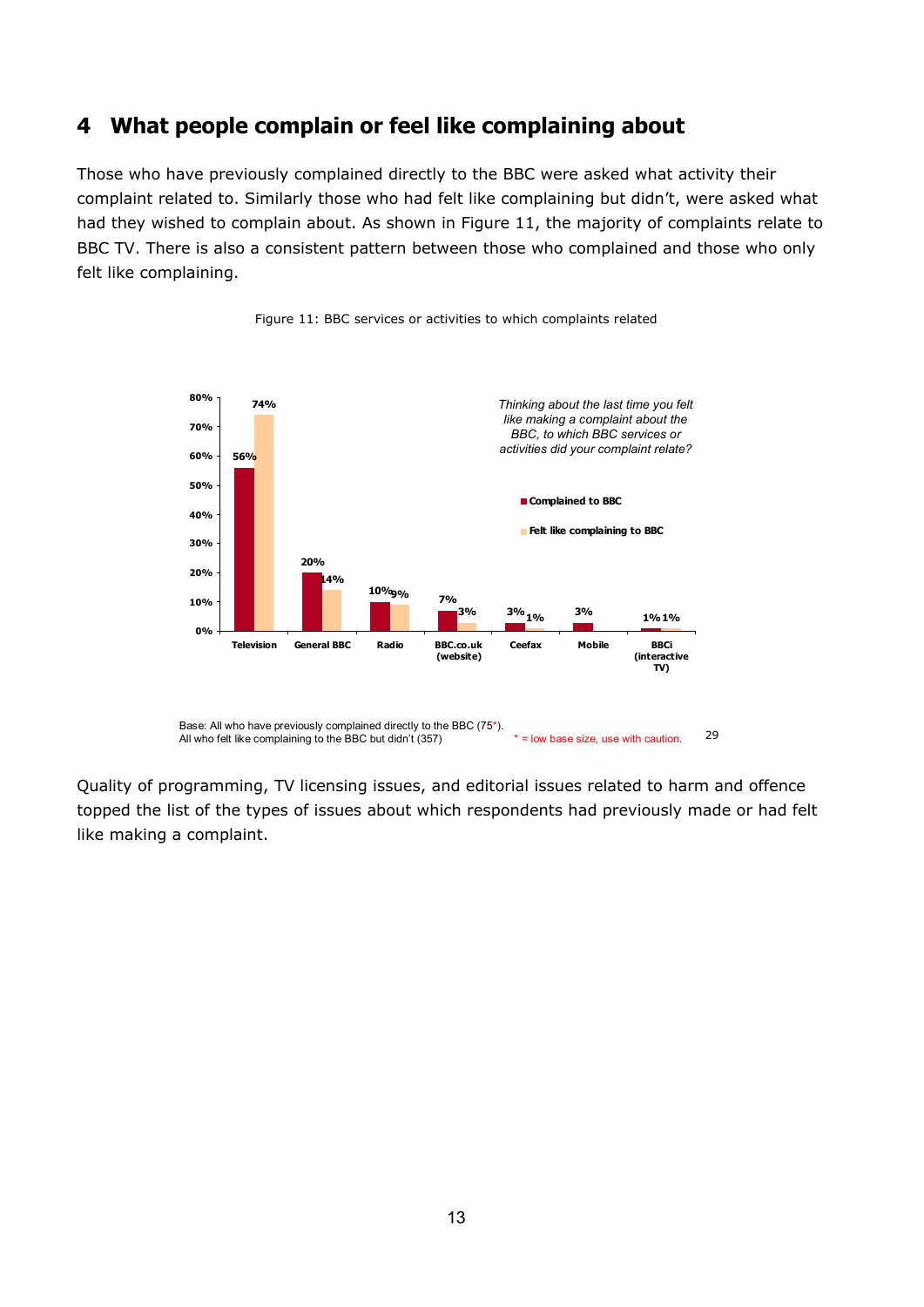



Answers differed by social grade where ABC1s were more likely to complain or feel like complaining about issues involving bias, accuracy and appropriateness, but C2DEs felt more like complaining about "harm and offence" issues and those related to the TV licence.



Figure 13: ABC1s have a different complaints profile to C2DEs

Base: All adults 15+ who felt like or did make a complaint.

As per the colour code in Figure 12, different types of complaint were grouped together into 5 distinct themes for analysis.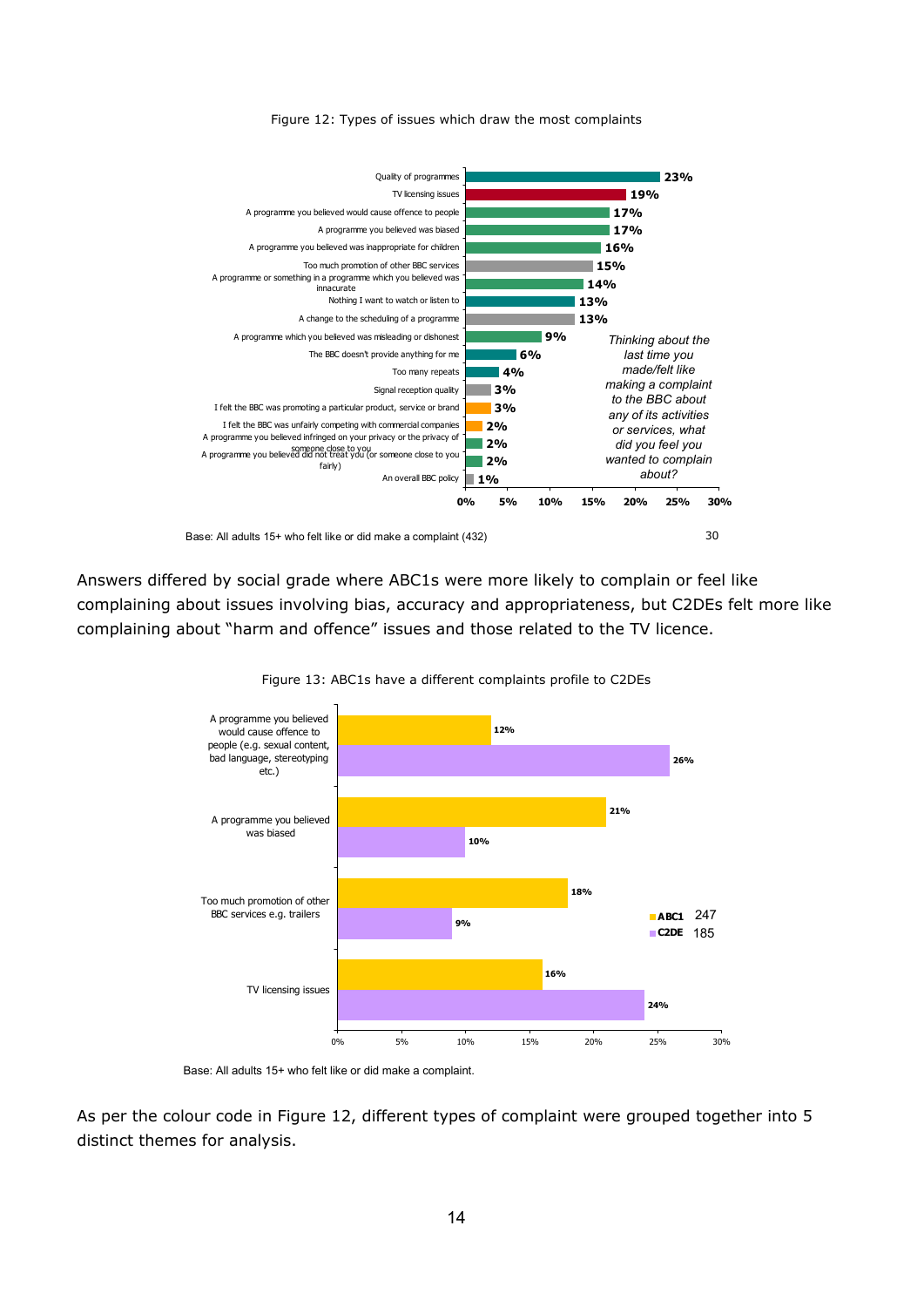#### **Editorial Complaints (green)**

- o A programme you believed was biased
- $\circ$  A programme or something in a programme which you believed was inaccurate
- o A programme which you believed was misleading or dishonest
- o A programme you believed would cause offence to people
- o A programme you believed was inappropriate for children
- o A programme you believed did not treat you (or someone close to you) fairly
- o A programme you believed infringed on your privacy or the privacy of someone close to you

#### Complaints about commercial concerns (orange)

- o I felt the BBC was promoting a particular product, service or brand
- o I felt the BBC was unfairly competing with commercial companies

#### Complaints about content quality (teal)

- o Quality of programmes
- o Nothing I want to watch or listen to
- o The BBC doesn't provide anything for me
- o Too many repeats

#### TV licence (red)

o TV licensing issues

#### Other Complaints (grey)

- o Too much promotion of other BBC services
- o A change to the scheduling of a programme
- o Signal reception quality
- o An overall BBC policy

This analysis shows that as the largest of the defined groups, Editorial and Quality issues draw the most complaints or prompt most people to feel like complaining (See Figure 14).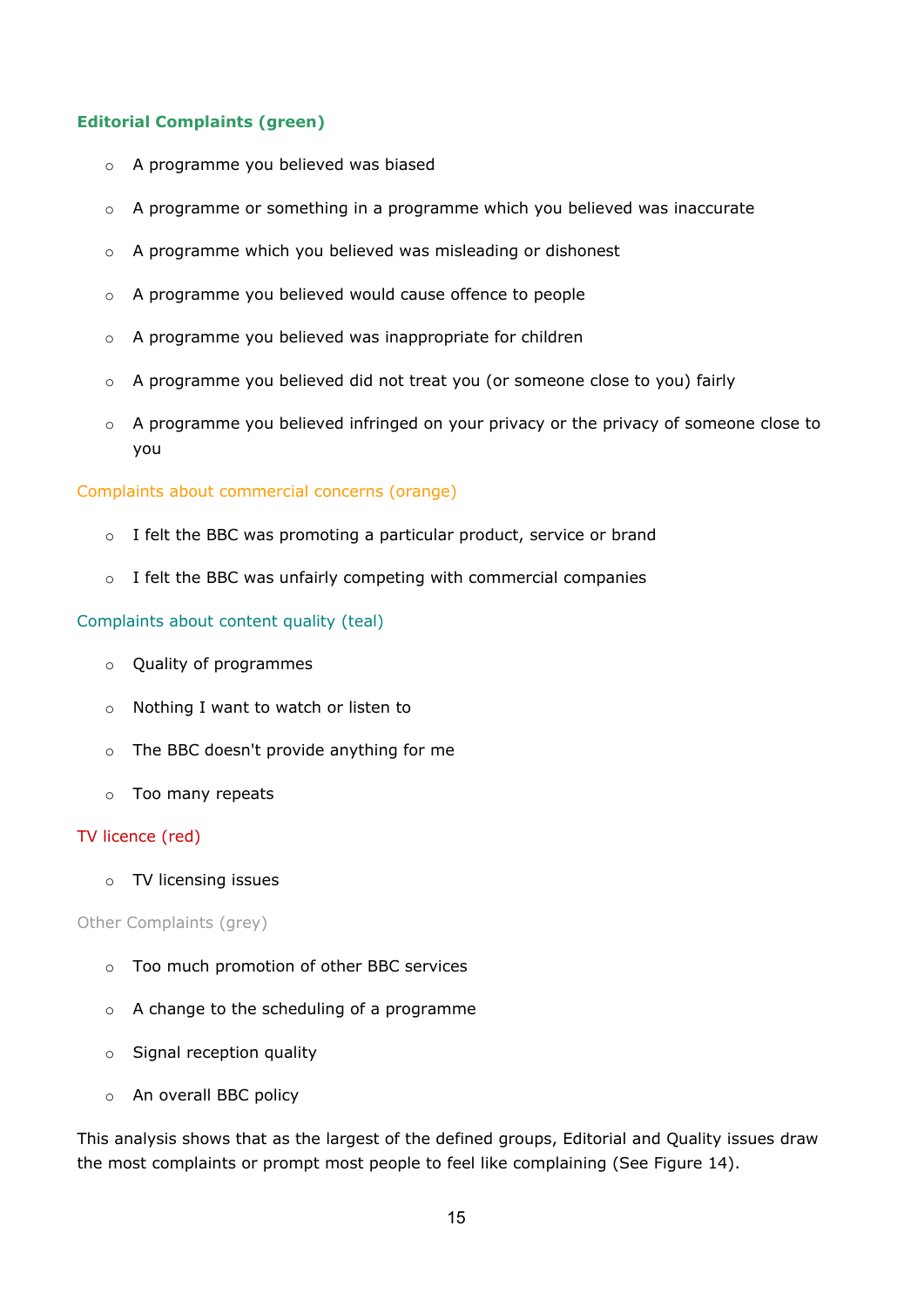Figure 14: Editorial and Quality draw the most concern



Base: All adults 15+ who felt like or did make a complaint (432)

However, there were a significant proportion of complaints which fell outside of the specific categories and were classified as 'other'. The 'other' category splits fairly evenly between too much promotion of other BBC services, changes to the schedule and other answers.

Analysis within each of the categories of complaint uncovered a number of differences by theme.

Figure 15 shows each of the complaint themes as a column and displays any demographic group which is closely linked with that theme in the form of an index. For example, within the TV licence complaint theme, having low BBC approval is most closely linked with making, or feeling like making this type of complaint. The figure (323) means that people who made or felt like making complaints within the TV licence theme were more than three times more likely to be low BBC approvers than the average adult (who has an index of 100). All socio-demographic groups with an index of 125 or above within each theme are shown on the chart which is ranked to show the strongest links first.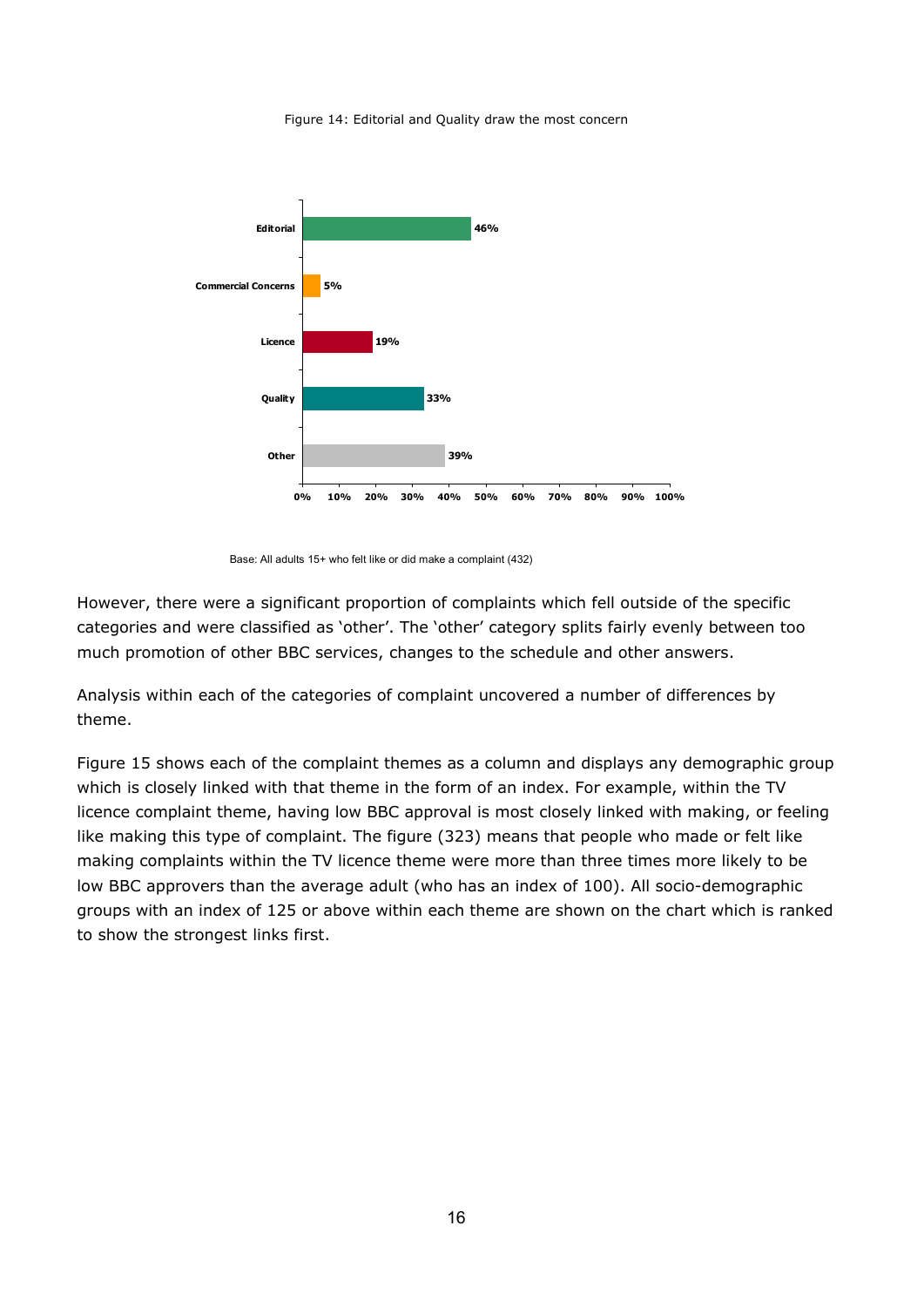Figure 15: Table showing index of demographic groups within each of the complaint themes compared to all adults (any group with index of 125 or above shown)

| <b>EDITORIAL</b> | <b>COMMERCIAL</b> | <b>TV LICENCE</b> | <b>QUALITY</b>   | <b>OTHER</b>   |
|------------------|-------------------|-------------------|------------------|----------------|
|                  | <b>CONCERNS</b>   |                   |                  |                |
| Base size: 209   | Base size: 31*    | Base size:<br>86  | Base size: 150   | Base size: 126 |
|                  |                   |                   |                  |                |
| Scotland (148)   | 35-54 ABC1        | Low BBC           | Low BBC          | Aged 55+ ABC1  |
|                  | (278)             | approval (323)    | approval (189)   | (185)          |
|                  |                   |                   |                  |                |
| Aged 35-54 ABC1  | Scotland (262)    | Low BBC media     | Male ABC1 (158)  | Aged 55-64     |
| (147)            |                   | share (212)       |                  | (165)          |
|                  |                   |                   |                  |                |
| Aged 45-54 (144) | Male 35-54 (252)  | Aged 45-54 (177)  | Male aged 55+    | Disabled (162) |
|                  |                   |                   | (156)            |                |
|                  |                   |                   |                  |                |
| Female aged 35-  | Disabled (204)    | Aged 55+ C2DE     | Disabled (155)   | Male aged 55+  |
| 54 (135)         |                   | (170)             |                  | (157)          |
|                  |                   |                   |                  |                |
| Low BBC          | Low BBC           | Scotland (152)    | Aged 65+ (136)   | Male ABC1      |
| approval (125)   | approval (198)    |                   |                  | (146)          |
|                  |                   |                   |                  |                |
|                  | Male ABC1 (186)   | Non-white (150)   | Aged 45-54 (135) | ABC1<br>(132)  |
|                  |                   |                   |                  |                |
|                  | Northern Ireland  | Male aged 35-54   | Aged 55+ ABC1    | Female aged    |
|                  | (162)             | (146)             | (133)            | $55+ (130)$    |
|                  |                   |                   |                  |                |
|                  | AB (151)          | Female C2DE       | Aged 55+ C2DE    | Low BBC        |
|                  |                   | (137)             | (128)            | approval (129) |
|                  |                   |                   |                  |                |
|                  | Aged 55-64 (150)  | Female aged 55+   |                  | Aged 65+ (126) |
|                  |                   | (136)             |                  |                |
|                  |                   |                   |                  |                |
|                  | Aged 35-44 (138)  | Disabled (128)    |                  |                |
|                  |                   |                   |                  |                |
|                  | Aged 55+ C2DE     | 35-54 ABC1        |                  |                |
|                  | (135)             | (126)             |                  |                |
|                  |                   |                   |                  |                |

 $* =$  caution low base size

The strongest demographic skews are found amongst people who complained or felt like complaining about the licence fee. These are more likely to be people with a weak relationship with the BBC – low approval and a low share of their media time. Demographically, they are more likely than average to be older, C2DE social grade and non-white.

Age and social grade are other common factors in understanding people who are more likely to complain or feel like complaining within theme. People with editorial and commercial concerns complaints are more likely to be aged 35-54, for example, whilst those with quality, commercial concerns, TV licence and other types of complaint are more likely to have a disability than the universe of all adults.

Figures 16 to 18 below illustrate the complaint type profile of these groups.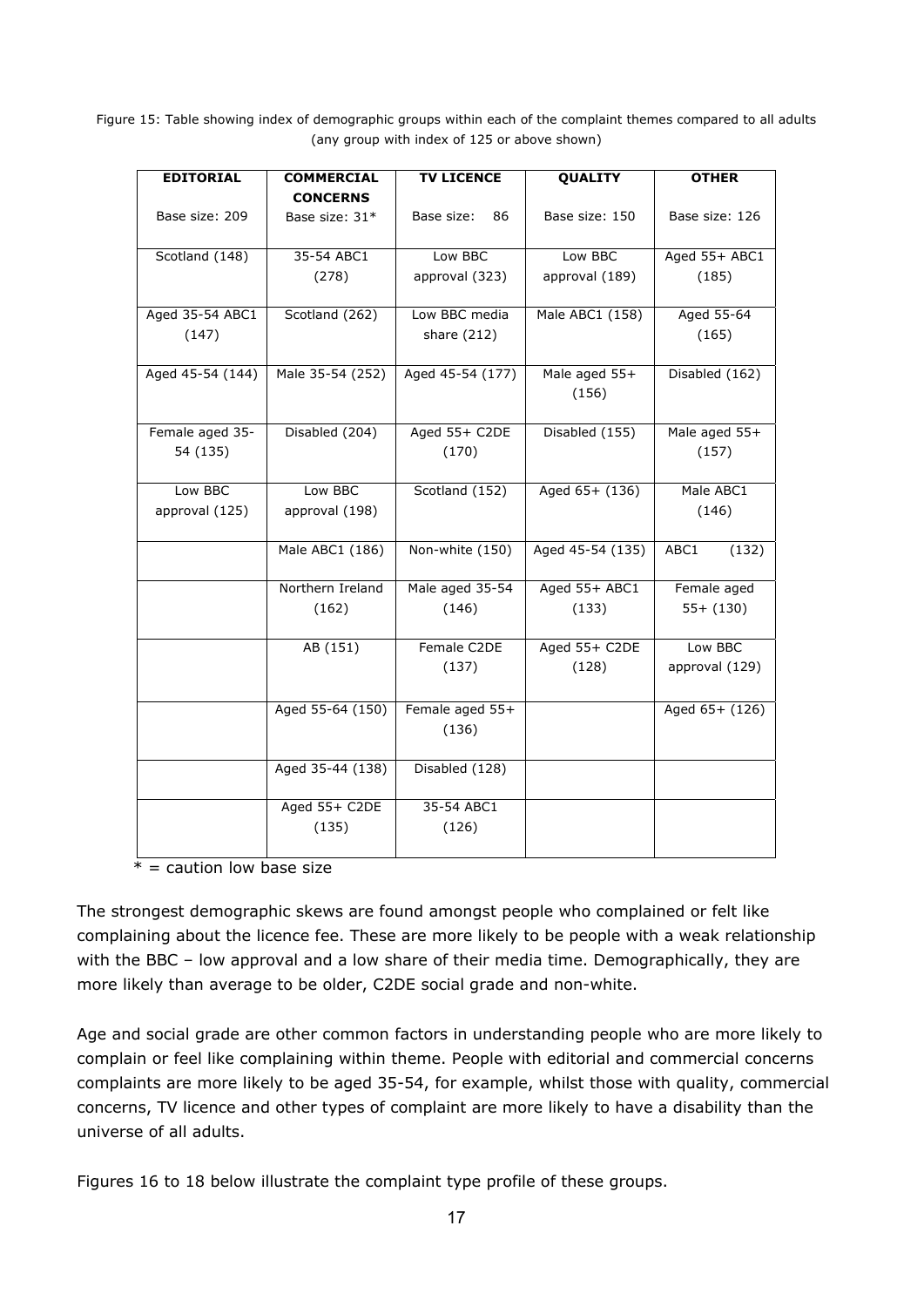#### Figure 16: C2DEs more likely to complain about the licence fee



Base: All adults 15+ who felt like or did make a complaint – ABC (247), C2DE (185)

Figure 17: Over 55s who have complained or felt like complaining have a lower concentration of complaints in the editorial, licence fee and commercial concerns categories than other age groups



Base: All adults 15+ who felt like or did make a complaint – Aged 55+ (123), aged 35-54 (161), aged 15-34 (148)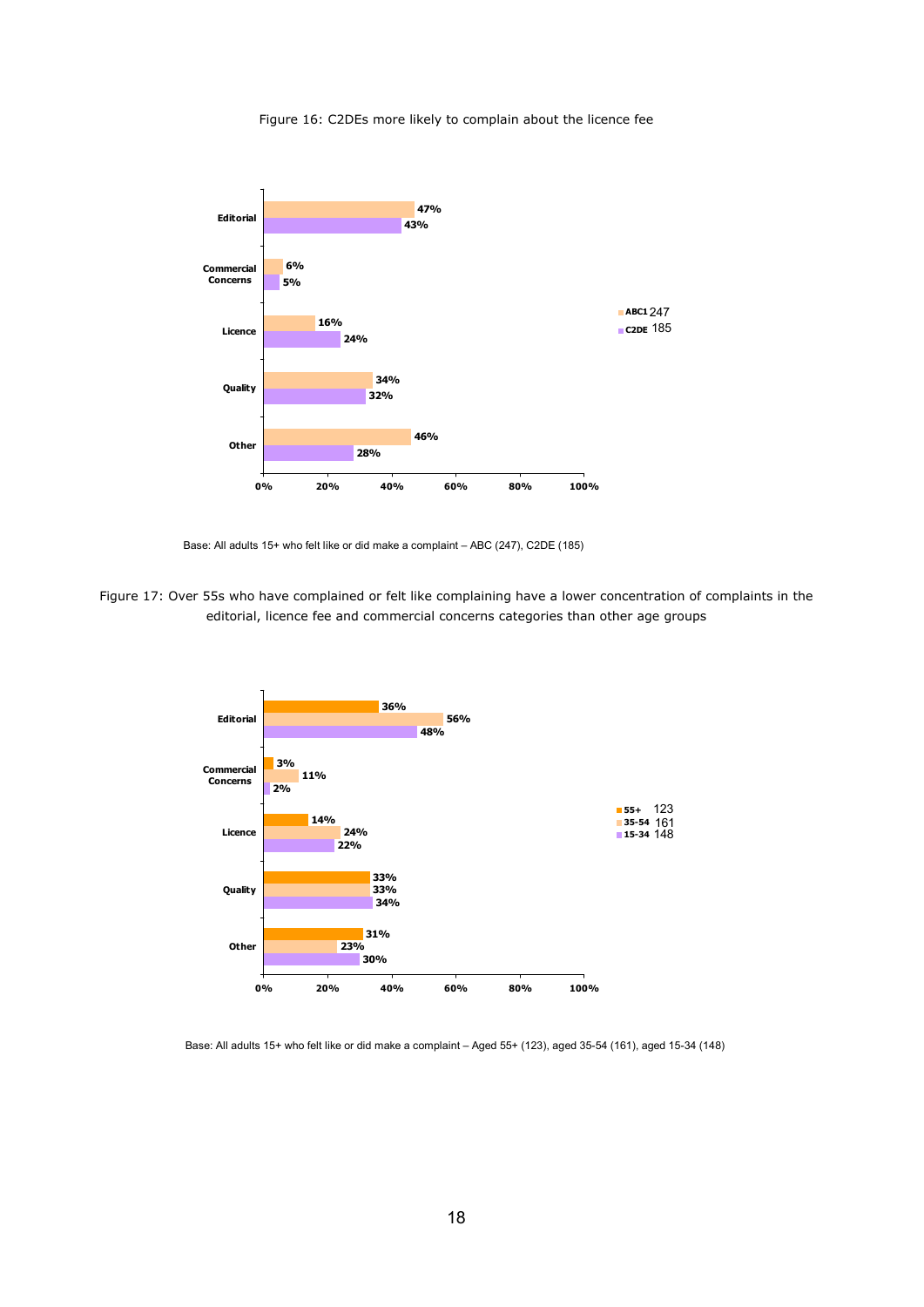Figure 18: Of those who complained or felt like complaining, people with disabilities are more likely to complain about commercial concerns, quality and other issues than those with no disabilities



Base: All adults 15+ who felt like or did make a complaint – not disabled (310), disabled (121)

Despite the low base of the group which had previously complained to the BBC, significant differences can still be found between this group and the group who only felt like complaining (see Figure 19). Only 1% of people who complained to the BBC actually complained about the licence fee but over a fifth (22%) of those who felt like complaining mentioned the licence fee, suggesting that this issue may be a more latent one. Potential complaints about quality also showed a clear difference between feeling like complaining and actually going through with a complaint.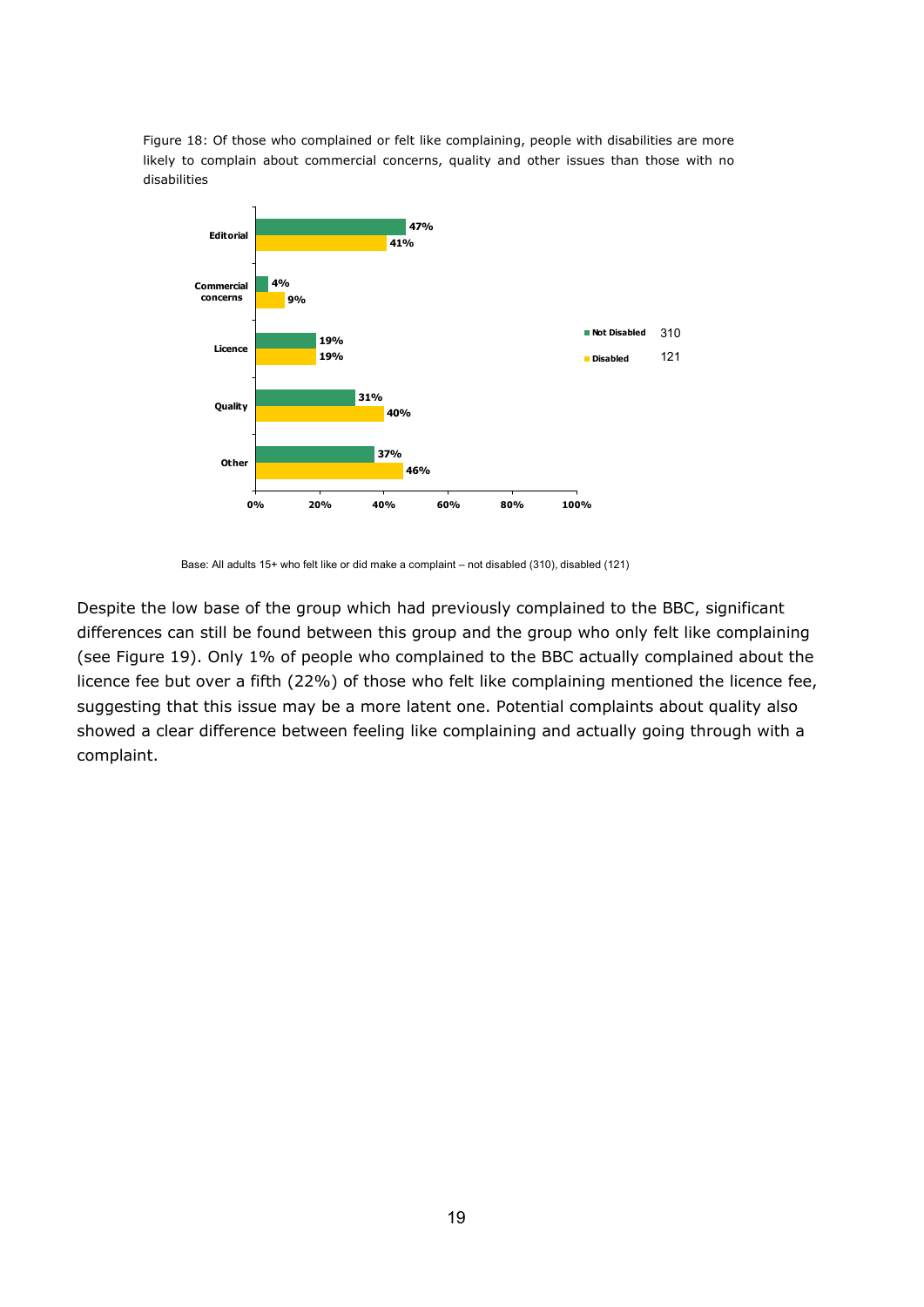



Base: All adults 15+ who felt like or did make a complaint – actually complained to BBC (75\*), Felt like complaining but didn't (357)  $*$  = low base size, use with caution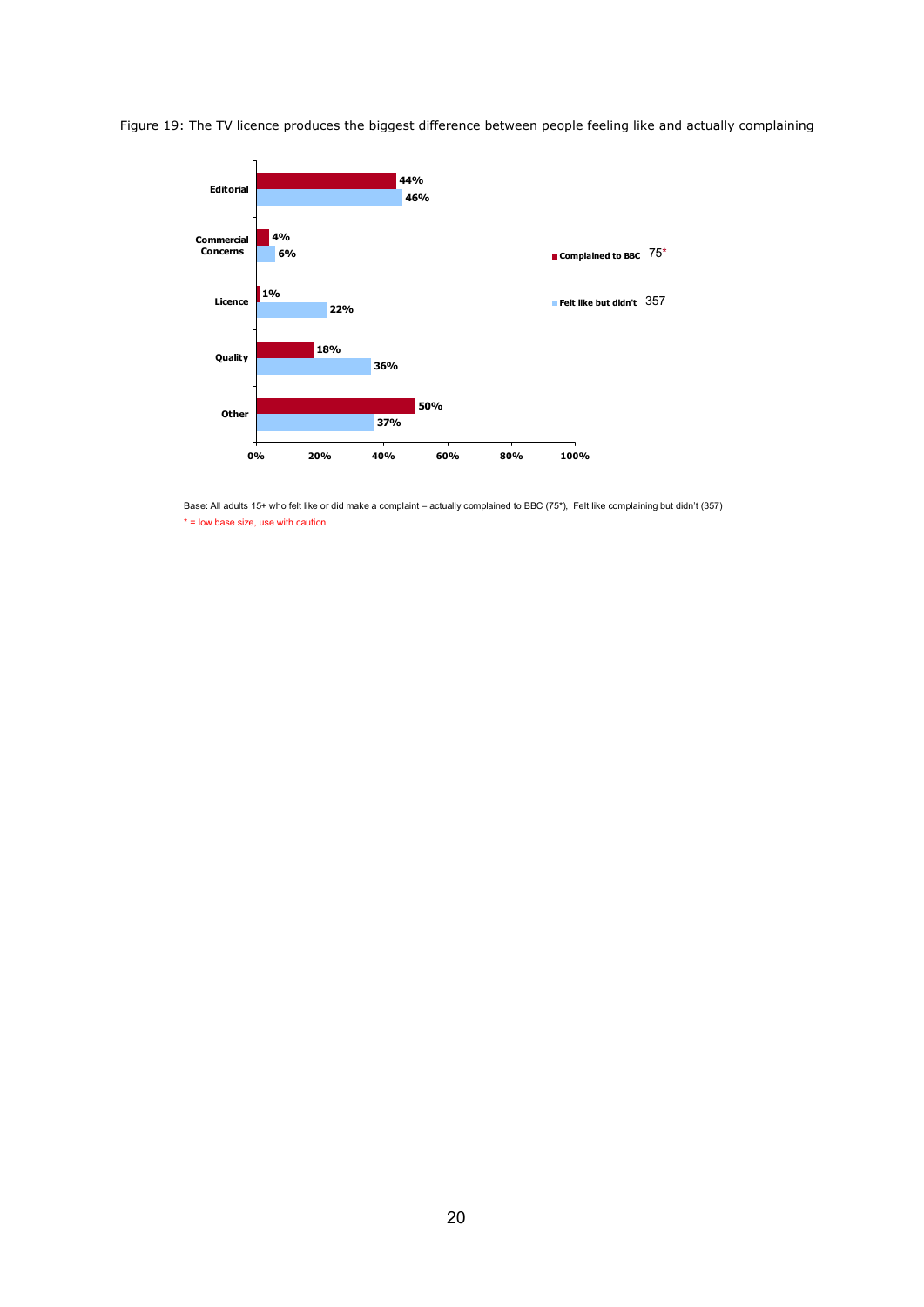## <span id="page-22-0"></span>**5 Current perceptions of the BBC complaints system**

The proposed complaints framework proposes that BBC complaints handling:

- $\circ$  is clear, fair, open and efficient
- o enables the public to hold the BBC to account
- o treats all parties with respect

Participants in this research were asked to share their current perceptions and expectations of the BBC complaints system. Generally, responses were similar across demographic groups, but perceptions differed based upon complaint behaviour and BBC share of viewing and approval. For reasons mentioned above (section 1.3), perceptions among those who had previously complained to the BBC were more negative than those reported by the BBC Information Customer Satisfaction Survey.

Overall, ABC1 social grades, those who have previously complained, and those who felt like complaining but didn't have more negative perceptions and expectations of the BBC complaints system than other groups.

Four in ten of those who have previously complained to the BBC felt that it was not easy to find out how to get in touch to make their complaint. Furthermore, six in ten were dissatisfied with the complaints service on the last occasion they used it. These would be key figures to improve in terms of meeting the objective for a clear, fair, open and efficient system (although bear in mind that this group includes people who may have complained a long time ago).



Figure 20: Almost 6 in 10 of those who had previously complained said it had been easy to find out how to get in touch with the BBC to do so

> *Thinking back to the first time you decided to make a comment or complaint on the BBC, how easy was it to find out how to go about getting in touch with the BBC?*

> > Don't know  $= 4\%$

Base: All those who have previously complained directly to the BBC (75\*)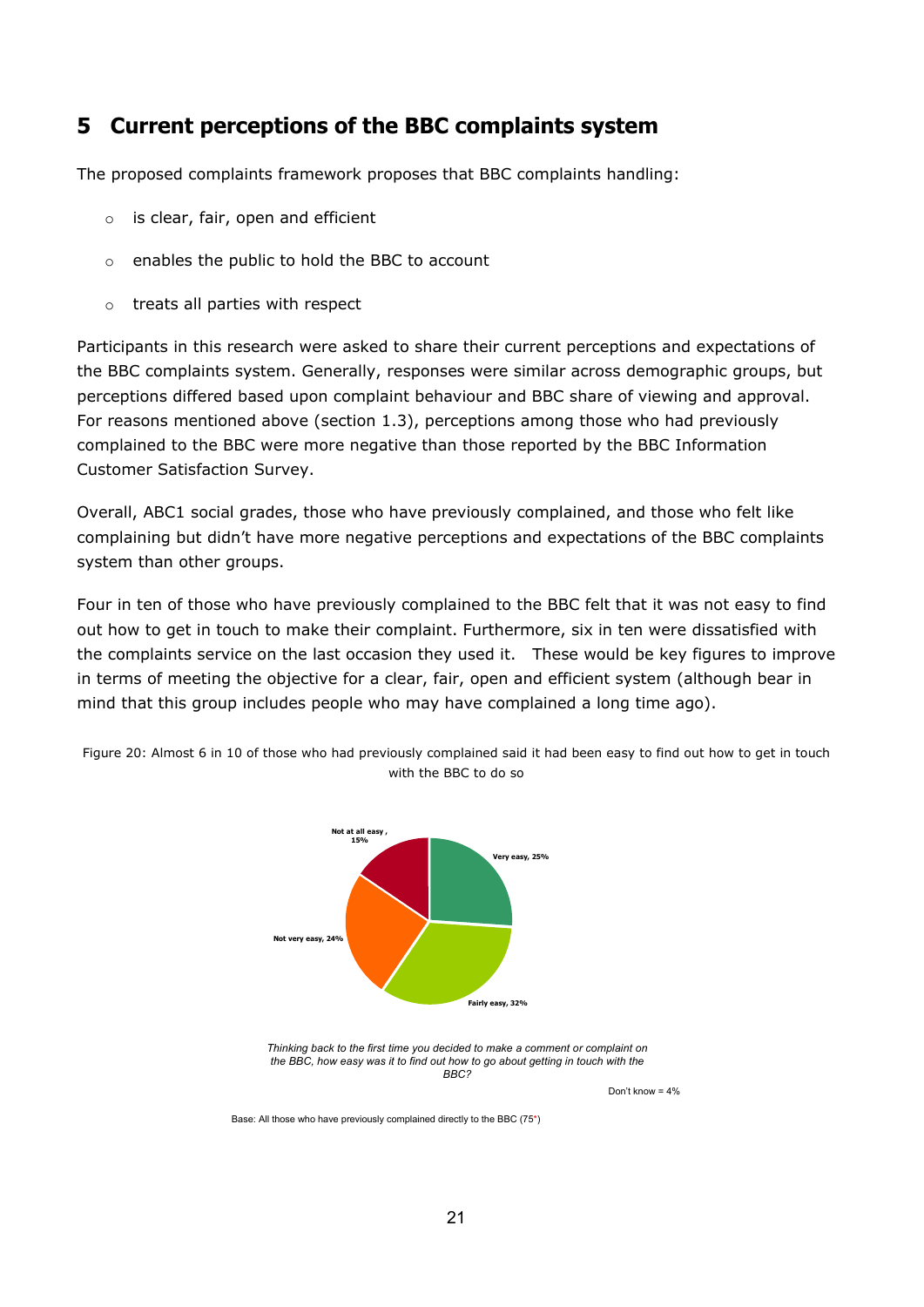Various elements of the complaints framework were measured in the survey amongst all adults, regardless of whether or not they had experience of the complaints process, in the form of attitude statements. We have ordered the themes in order of the BBC's strength in creating positive perceptions.

#### **Accessibility**

Almost eight in ten adults (76%) feel they would be able to contact the BBC to make a complaint if they wanted to, the strongest performing area in the survey. Furthermore, 58% of respondents agree that the BBC welcomes feedback from its audiences by making it easier to make a comment or complaint. This shows that 'accessibility' is already a perceived strength of the BBC complaints system. There were few demographic differences although it is interesting to note that adults in Wales, Northern Ireland and Scotland were all more likely to agree that the BBC welcomes feedback (67%). Agreement with being able to contact the BBC dips for both 15-24s and over 65s so perhaps accessibility messages should be targeted at either end of the age spectrum.





Base: All UK Adults 15+ (1059)

#### **Respect**

There is also a high consensus in the expectation that the BBC would treat complainants with respect through the complaints process, 69% of respondents agreed, making this another perceived strength of the complaints system.

#### **Fairness**

Two-thirds of adults feel they would be treated fairly throughout the process (only 8% disagreed) meaning that perceptions of fairness are already positive.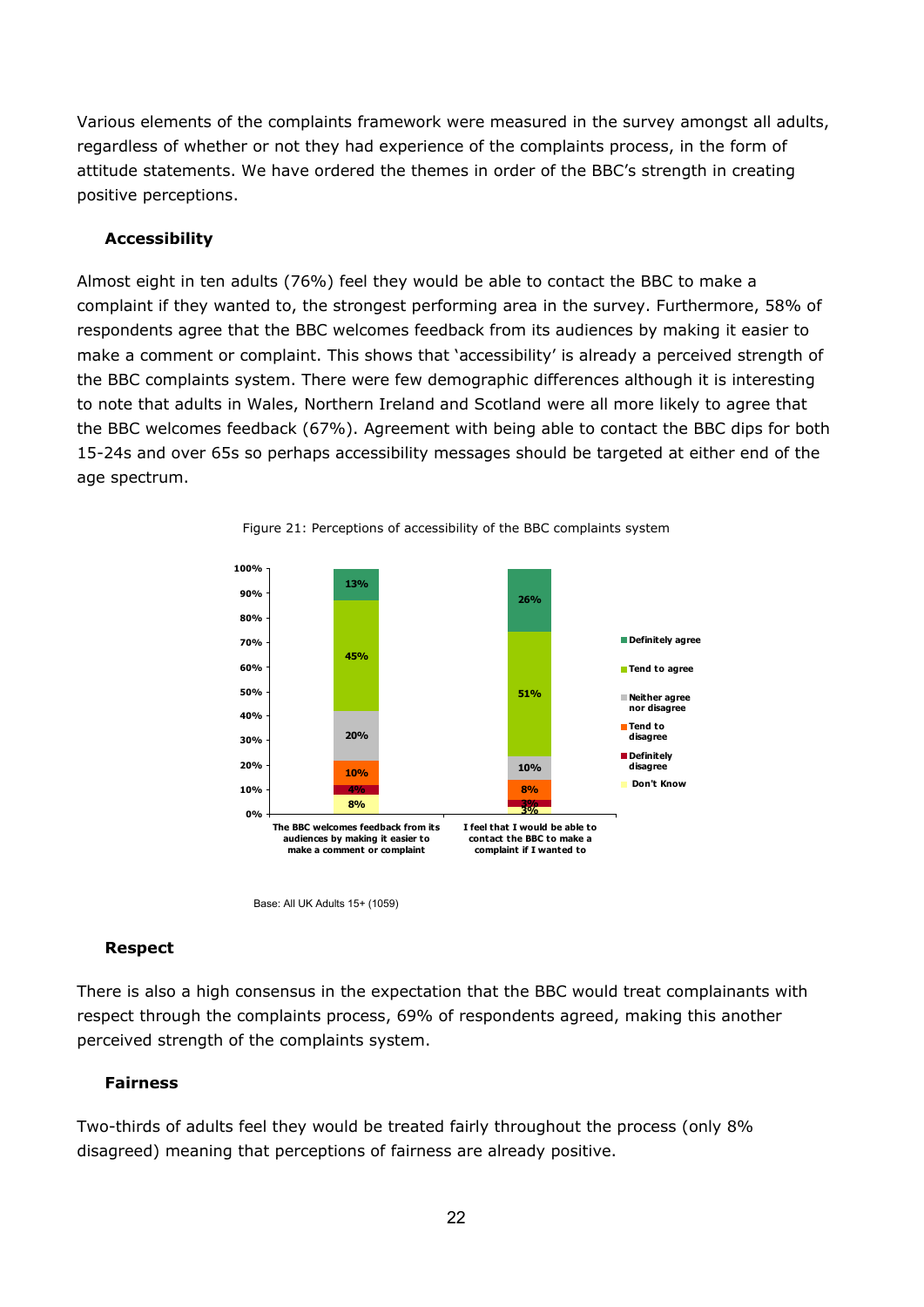### **Clarity**

55% of adults agree that it would be clear how to go about making a complaint in the first instance (17% disagree), and 53% agree that it would be clear what they could expect throughout the process (12% disagree).

#### **Action-orientation**

Any steps that can be taken to communicate what is done as a result of complaints received (without of course promising that every complaint will produce a change) would be advantageous in terms of improving perceptions in this area. Roughly half of adults feel the current complaints system is action-oriented.





Base: All UK Adults 15+ (1059)

The following three elements are areas in which the BBC should focus on improving perceptions. These areas received relatively the lowest levels of agreement:

### **Efficiency**

While overall 51% of adults agree that the BBC would put the right amount of effort into dealing with their complaint, the disparity between those who have complained and those who haven't is stronger in this area. Figure 23 includes the results of the BBC Information Customer Satisfaction Survey, to show a comparison between those BBC complainants from the broader population, and those who have recently complained. In both the surveys, those who have complained to the BBC are more negative than the general population in terms of feeling that the BBC would put in the right amount of effort.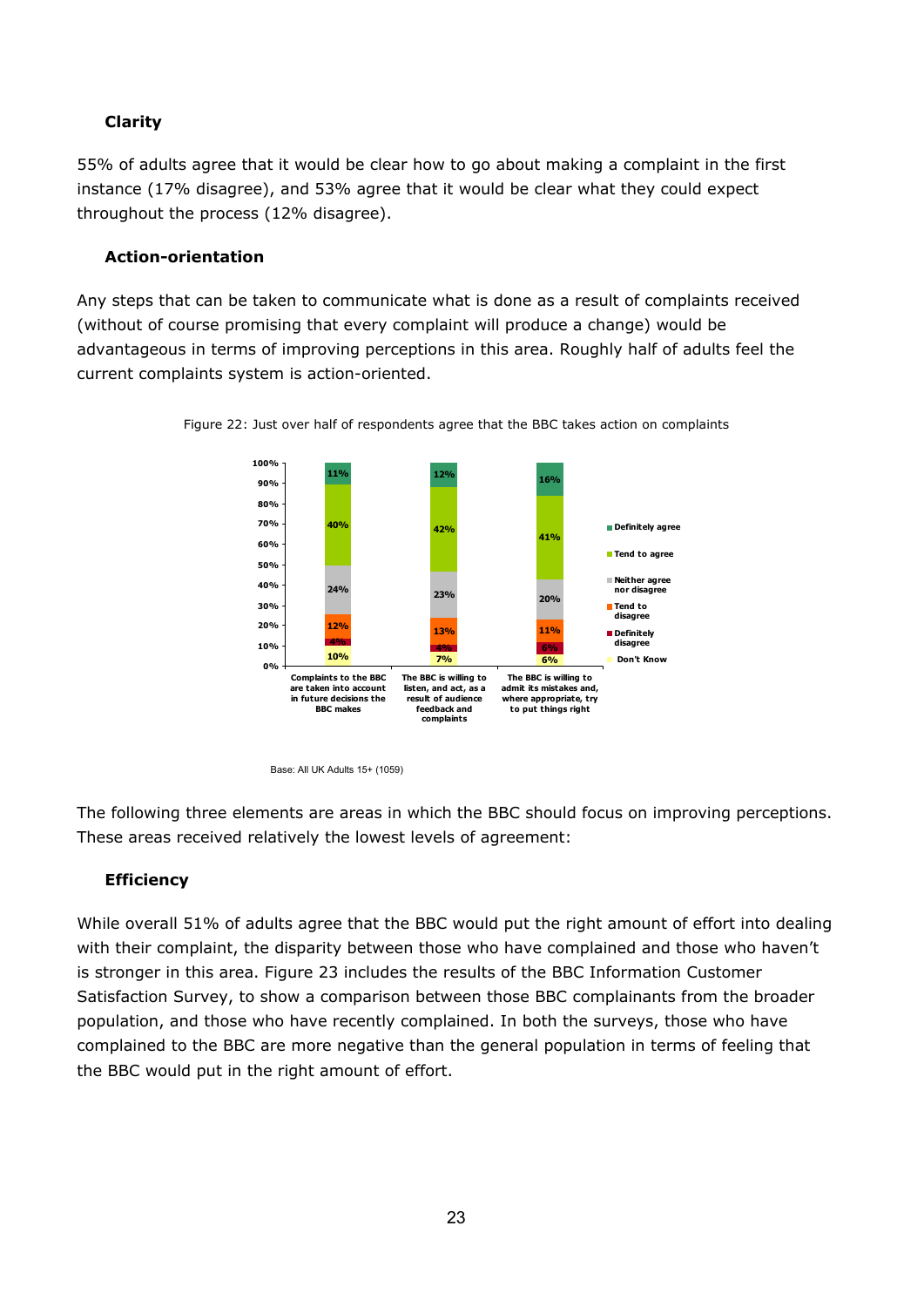Figure 23: Complaint groups agreement to "the BBC would put the right amount of effort into dealing with my complaint" as compared to the BBC Information Customer Satisfaction Survey (percentages shown in grey text)



Base: All UK Adults 15+ (1059)\* Caution Low Base Size

Of those who had complained to the BBC or who had felt like it but had not complained there was no majority agreement that the BBC would put the right amount of effort into dealing with the complaint.

#### **Accountability**

Only 44% of adults felt that they would be able to hold the BBC to account by making a complaint (25% disagreed). Over 55s were more likely to disagree than other demographic groups.

#### **Openness**

42% agreed that the BBC is becoming more open, fair and accountable (17% disagreed that this is the case).

As mentioned previously, the Complaints Framework has the following principles:

- o clear, fair, open and efficient
- o enables the public to hold the BBC to account
- o treats all parties with respect

Another factor which could affect the BBC's priorities for a complaints framework is the importance that licence-fee payers place on these different aspects of the system so we asked several statements to find out how important, or not, each of the principles were. It is abundantly clear that all of the potential areas identified are important to the audience (Figure 24). This is reassuring as it implies the framework broadly addresses the right areas.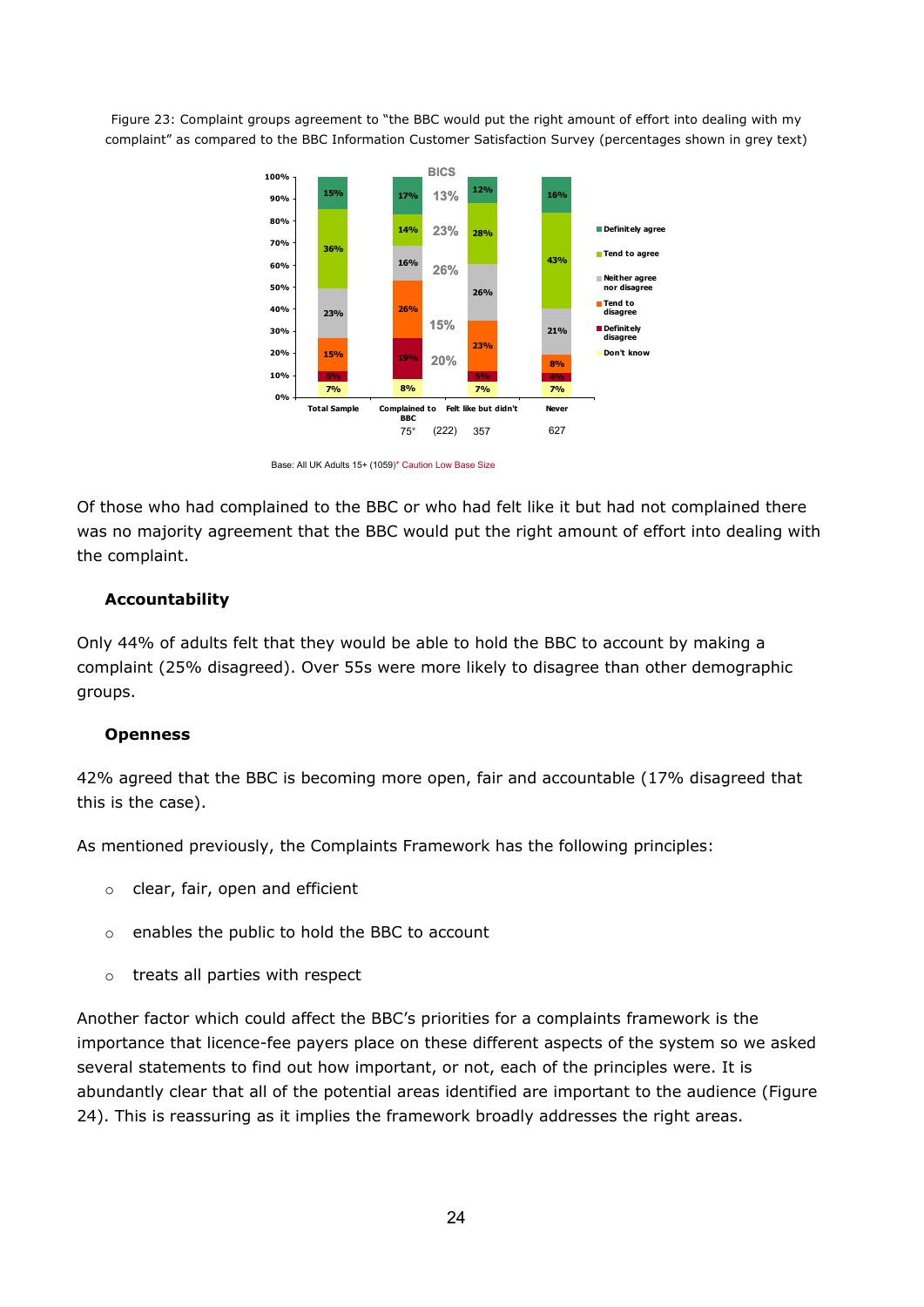

Figure 24: Stated importance of the various elements of an ideal complaints system

Base: All UK Adults 15+ (1059)

More evidence to support that the conclusion that the framework broadly addresses the right areas and that nothing has been missed comes from the fact that, when provided with the opportunity to freely mention "any other words that you think should describe an ideal complaints system for the BBC", seven out of ten respondents had nothing to add. The most common theme mentioned by those who did add something was 'make it easy, simple, straightforward to use' (mentioned by 5% of all who took part in the survey). This is important to consider within the principle of being open and accessible.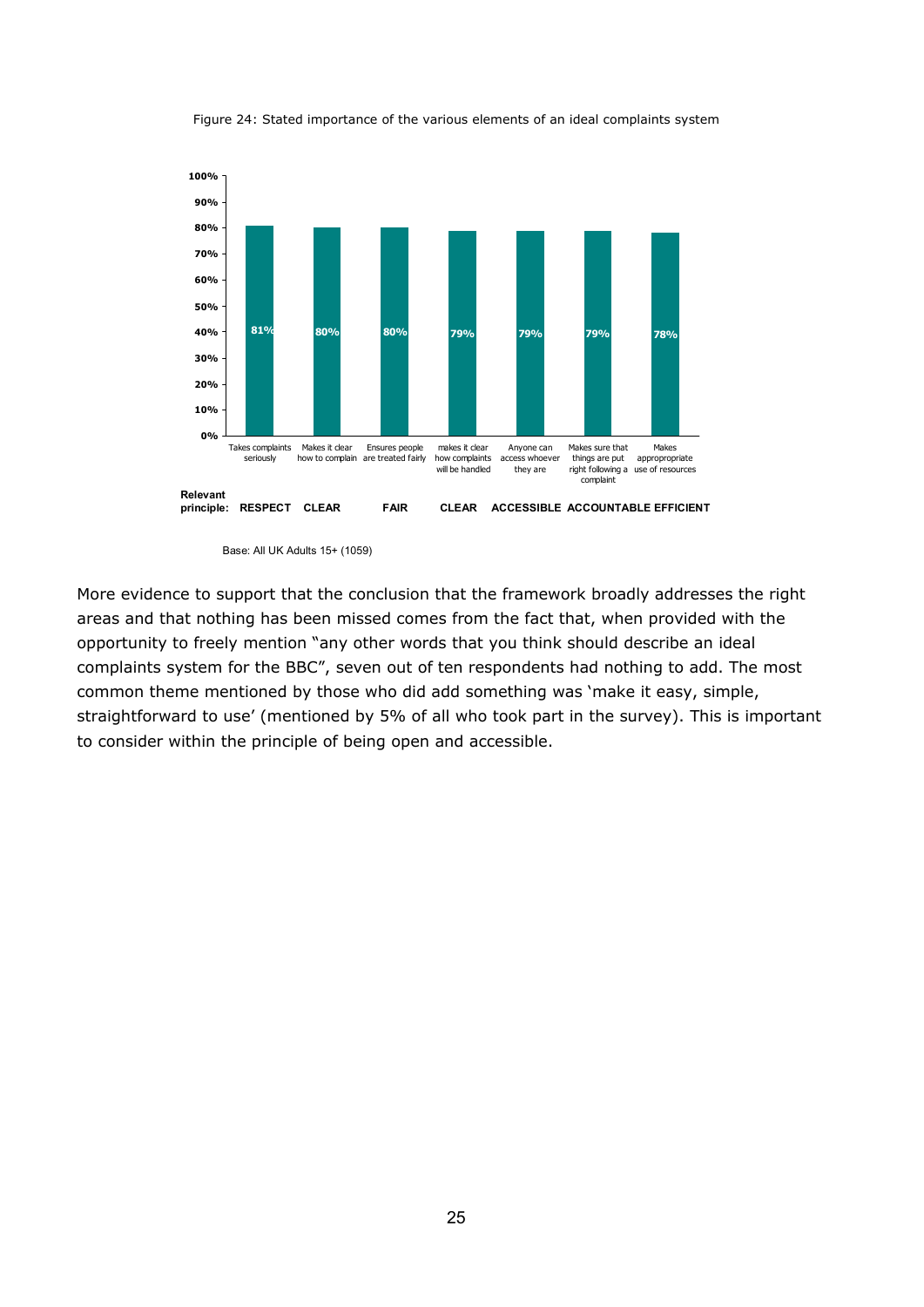## <span id="page-27-0"></span>**6 Barriers to complaining to the BBC**

The BBC complaints system, not unlike other complaints systems, is prone to negative expectations. Those who felt like complaining but didn't do so, feel that their complaint wouldn't make any difference (52%) and that their complaint would not be taken seriously (25%). The latter view was more prevalent among the C2DE social grades as shown by Figure 25 below. Not knowing how to complain to the BBC among C2DE social grades is the second greatest barrier to bringing a complaint forward.

| What reasons contributed to you not actually making<br>the complaint you felt like making? | ABC <sub>1</sub><br>(197) | C <sub>2</sub> D <sub>E</sub><br>(160) |
|--------------------------------------------------------------------------------------------|---------------------------|----------------------------------------|
| I didn't feel strongly enough about it                                                     | 17%                       | 14%                                    |
| I didn't think it would make any difference                                                | 56%                       | 46%                                    |
| I didn't think the complaints system would be accessible to                                | $4\%$                     | 7%                                     |
| me                                                                                         |                           |                                        |
| I chose to tell friends or family about it instead                                         | 12%                       | 12%                                    |
| I had complained before and had a bad experience                                           | $1\%$                     | $1\%$                                  |
| I didn't feel my complaint would be taken seriously                                        | 19%                       | 33%                                    |
| I believed my complaint would not reach the right person                                   | 11%                       | 10%                                    |
| I didn't know how to complain to the BBC                                                   | 19%                       | 39%                                    |
| I do not like complaining                                                                  | 16%                       | 15%                                    |
| Other                                                                                      | 4%                        | 5%                                     |

|  | Figure 25: Barriers to complaining to the BBC |  |
|--|-----------------------------------------------|--|

Base: All those who felt like complaining to the BBC but didn't (357)

We probed participants to discover what they felt the BBC could do to lower barriers to making a complaint and a selection of answers to illustrate the general findings are included in Figure 26.





Base: All UK Adults 15+ (1059)